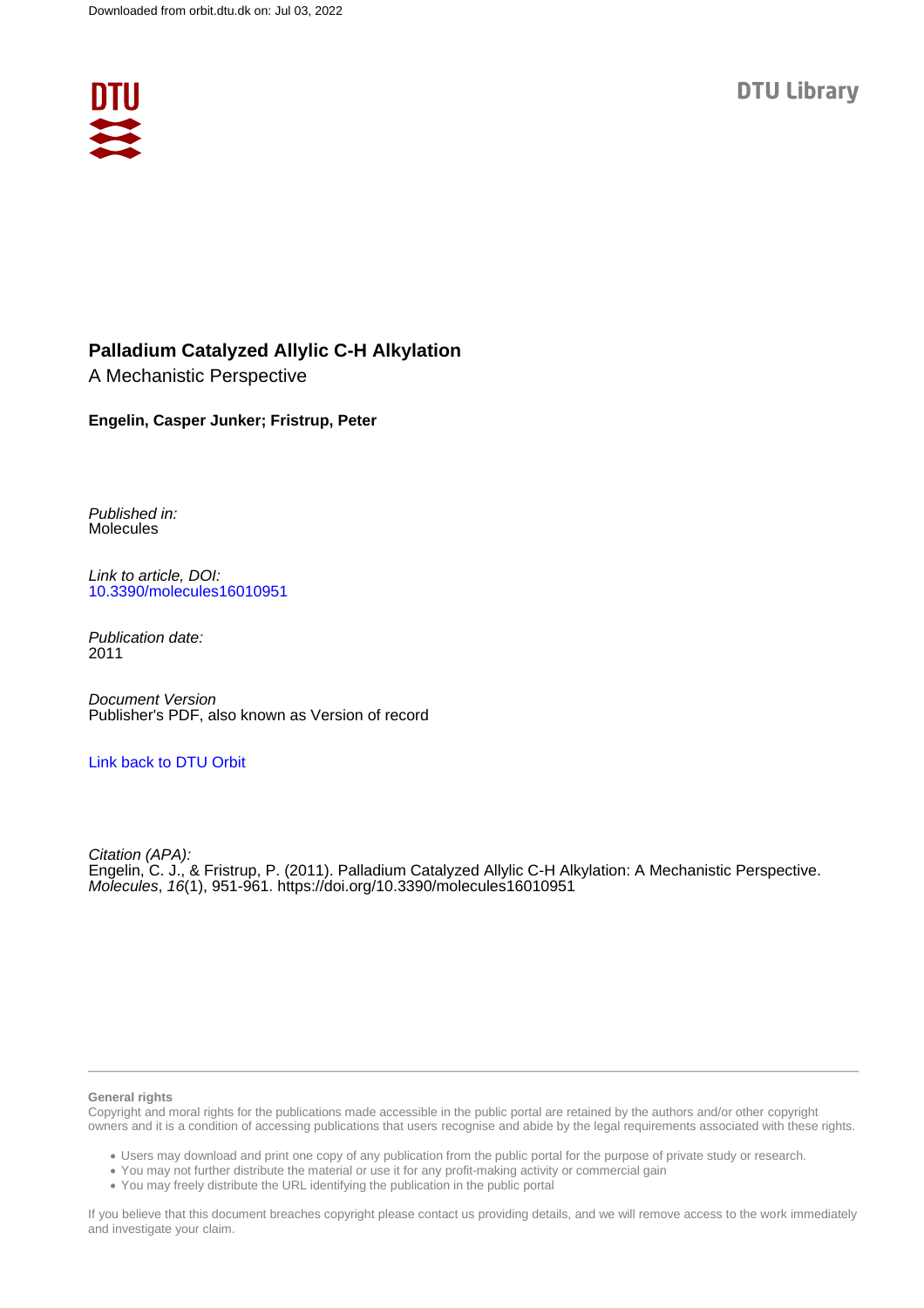

*Review* 

# **Palladium Catalyzed Allylic C-H Alkylation: A Mechanistic Perspective**

## **Casper Junker Engelin and Peter Fristrup \***

Department of Chemistry, Technical University of Denmark, Kemitorvet building 201, DK-2800, Kgs. Lyngby, Denmark

\* Author to whom correspondence should be addressed; E-Mail: pf@kemi.dtu.dk; Tel.: +45-45252123; Fax: +45-45883136.

*Received: 30 November 2010; in revised from: 13 January 2011 / Accepted: 18 January 2011 / Published: 21 January 2011* 

Abstract: The atom-efficiency of one of the most widely used catalytic reactions for forging C-C bonds, the Tsuji-Trost reaction, is limited by the need of preoxidized reagents. This limitation can be overcome by utilization of the recently discovered palladiumcatalyzed C-H activation, the allylic C-H alkylation reaction which is the topic of the current review. Particular emphasis is put on current mechanistic proposals for the three reaction types comprising the overall transformation: C-H activation, nucleophillic addition, and re-oxidation of the active catalyst. Recent advances in C-H bond activation are highlighted with emphasis on those leading to C-C bond formation, but where it was deemed necessary for the general understanding of the process closely related C-H oxidations and aminations are also included. It is found that C-H cleavage is most likely achieved by ligand participation which could involve an acetate ion coordinated to Pd. Several of the reported systems rely on benzoquinone for re-oxidation of the active catalyst. The scope for nucleophilic addition in allylic C-H alkylation is currently limited, due to demands on  $pK_a$  of the nucleophile. This limitation could be due to the pH dependence of the benzoquinone/hydroquinone redox couple. Alternative methods for reoxidation that does not rely on benzoquinone could be able to alleviate this limitation.

**Keywords:** palladium; C-H activation; allylic alkylation; catalysis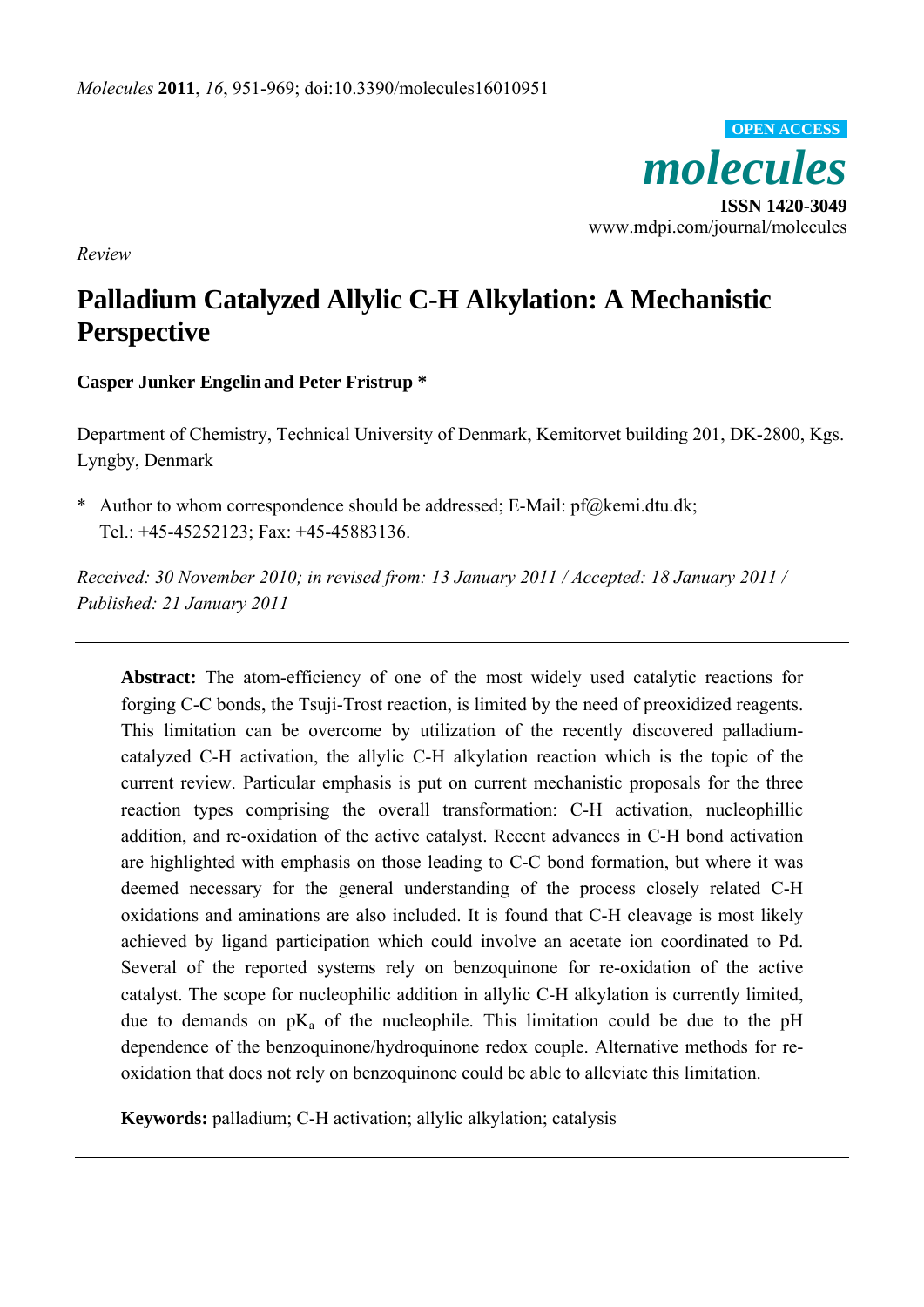#### **1. Background**

The forging of C-C bonds through palladium catalysis is widely used in chemistry and has recently been highlighted further by the 2010 Nobel Prize to Richard F. Heck, Ei-ichi Negishi and Akira Suzuki for their ground-breaking discoveries of Pd-catalysis leading to C-C bond formation [1]. The fundamental investigations which laid the foundation for these novel transformations were carried out in the 1960s and 1970s, however the reactions have remained among the most widely used ever since which can be attributed to a constantly evolving scope. The traditional cross-coupling reactions based on Pd-catalysis all require a preoxidized coupling partner, and the first step in the catalytic cycle thus involves an oxidative addition to  $Pd^0$  leading to the formation of a  $Pd^{\text{II}}$ -intermediate (Scheme 1) [2].

**Scheme 1.** Simplified catalytic cycle for classical Pd-catalyzed cross-coupling reactions.



This is also the case with one of the most used palladium catalyzed reactions for organic synthesis of C-C bonds with introduction of chirality, namely the Tsuji-Trost reaction [3,4]. This reaction utilizes a broad range of allylic substrates with different leaving groups, such as acetates, halides, carbonates, epoxides, and phosphonates. The reaction also tolerates a wide range of nucleophiles, such as *β*-dicarbonyls, enamines, and enolates (Scheme 2). The success of this transformation can be ascribed to the fact that it generally displays a high level of chemo-, regio-, and stereoselectivity [5]. This selectivity can to a great extent be *predicted* beforehand using a series of working models and mnemonic devices developed by Trost and coworkers [6-8]. This prediction has been even more firmly linked to the structure of the catalyst with a new general model for selectivity in the asymmetric allylic alkylation of cycloalkenyl esters employing the Trost 'Standard Ligand' (TSL), as reported recently by Lloyd-Jones and coworkers [9]. This model involves two chemically distinct moieties for nucleofuge binding (NH) and nucleophile binding (CO). However, despite the overwhelming success of the classical Tsuji-Trost reaction, the atom efficiency [10] of the overall transformation is hampered by the necessity of introducing a leaving group.

An alternative activation of the allylic coupling partner in the form of C-H activation can be possible under certain reaction conditions (Scheme 2). This modification greatly improves the atom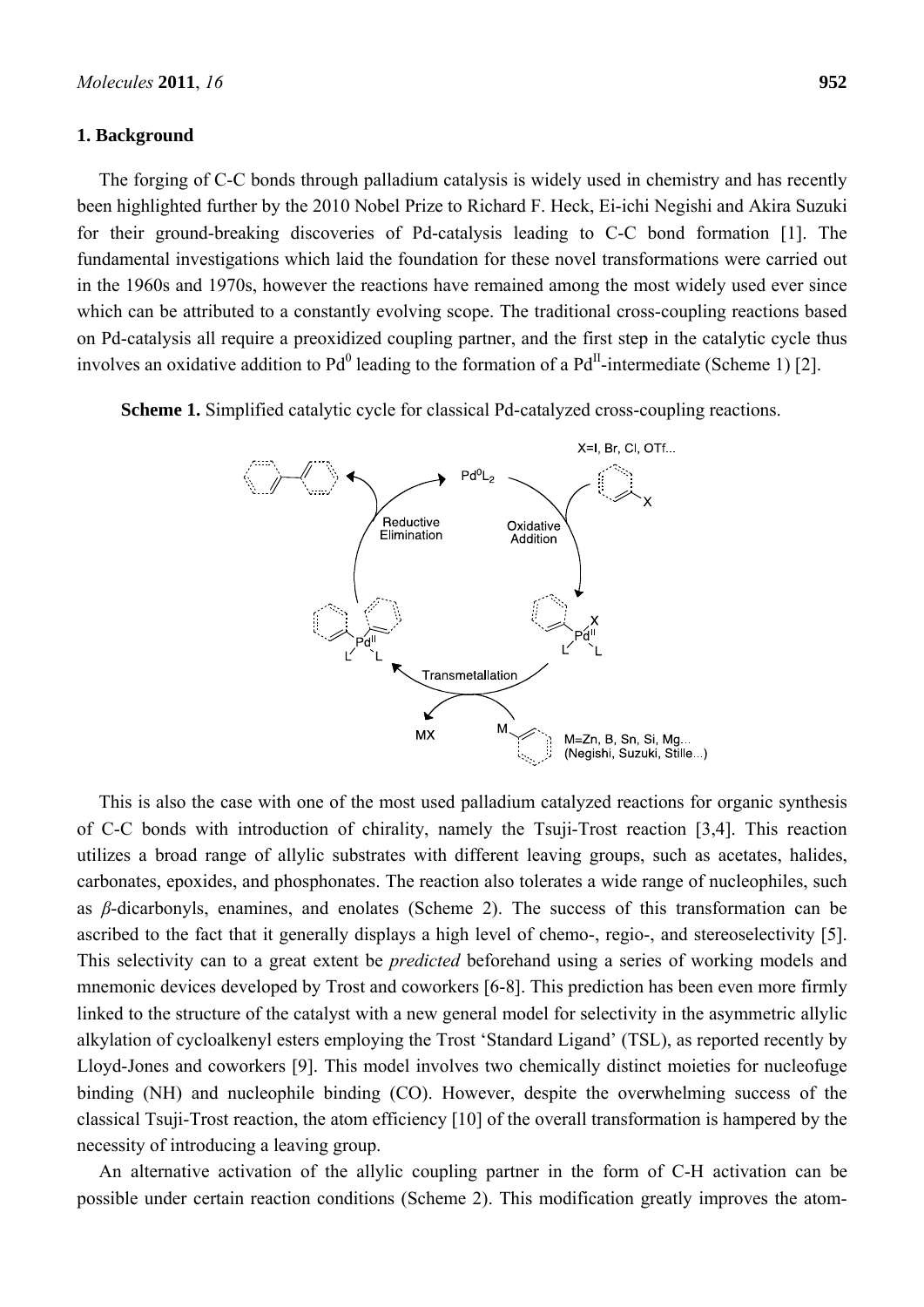efficiency of the overall C-C bond formation as the preceding introduction of the leaving group is eliminated. The further development of a general method for allylic C-H activation followed by alkylation would greatly enhance the scope of the Tsuji-Trost alkylation [11].

**Scheme 2. a)** Allylic C-H alkylation and **b**) the Tsuji-Trost allylic alkylation.  $X = Br$ , Cl, OCOR, OCO<sub>2</sub>R, SO<sub>2</sub>R, P(=O)(OR)<sub>2</sub>, *etc*. NuH =  $\beta$ -dicarbonyls, enamines, enolates, *etc*. [11].



Several mechanisms can account for the activation of a C-H bond and Eisenstein and coworkers has proposed four different mechanisms (Scheme 3) [12]. The first and most common mechanism is an oxidative addition, which is initiated by coordination of the C-H bond to a vacant site on the metal and results in the formation of a M-C and a M-H bond. Shilov and Shul'pin define this as "true" metal complex activation of the C-H bond, since the closest contact between a metal ion and the C-H bond is obtained in this scenario [13]. This mechanism is typical for electron-rich late transition metals, since the higher oxidation state and the change in geometry during the mechanism are not energetically unfavorable. For early transition metals the  $\sigma$ -bond metathesis mechanism is favored and characterized by a concerted forming and breaking of bonds in the transition state of the reaction. It is also a possibility that the metal acts as a Lewis acid and the hydrogen atom of the reagent is substituted by the metal. This mechanism is categorized as electrophilic substitution. Lastly the C-H bond can react with an unsaturated M-X bond in a 1,2 addition and the C-M bond is created without the breaking of the M-X σ-bond, as in the σ-bond metathesis.

**Scheme 3.** The different mechanisms for C-H activation [12].

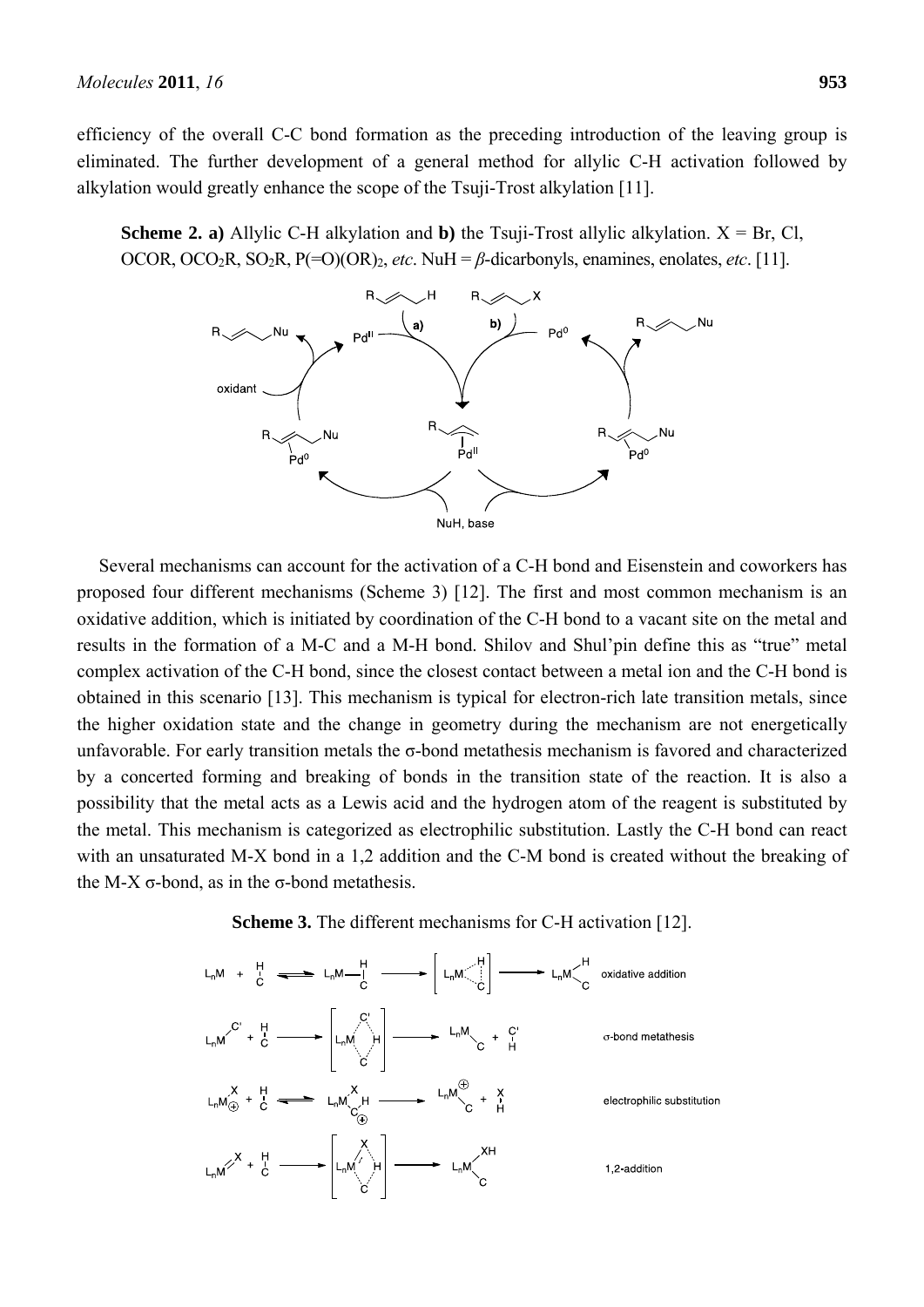White [14] and Shi [15] recently published results concerning catalytic, intermolecular allylic C-H alkylation, which constitutes a breakthrough in this research area. The mechanism behind the long known Tsuji-Trost alkylation has been studied in detail [16], but this new allylic C-H alkylation is to date not fully mechanistically understood. In this review we will summarize recent results on mechanistic investigations of Pd-catalyzed C-H activation with the aim of achieving an overall understanding of the allylic C-H alkylation reaction. Where appropriate we will also include results obtained in related Pd-catalyzed transformations, such as C-H oxidation and amination.

#### **2. The Palladium Catalyzed Allylic C-H Alkylation**

Trost and Fullerton showed in 1973 that non-functionalized alkenes could undergo allylic alkylation, but this required a stoichiometric amount of  $Pd<sup>II</sup>$  [17]. While this discovery had important mechanistic implications it was of little practical use as non-catalytic use of precious metals is not cost-effective. The catalytic version requires reaction conditions that support the  $Pd<sup>H</sup>$ -mediated electrophilic C-H cleavage, the nucleophilic attack and the reoxidation of  $Pd^{0}$  to  $Pd^{II}$ . One of the difficulties with these steps is the formation of Wacker-type products (Scheme 4) [18,19].

**Scheme 4.** The formation of the product from Wacker oxidation [18].



Once the alkene is coordinated to palladium (*i.e.* a π-olefin-palladium complex) it becomes activated towards nucleophilic attack at the more substituted vinylic carbon. However using a novel bisulfoxide ligand **1** with palladium and benzoquinone (BQ) as oxidant, Chen and White reported successful  $Pd<sup>II</sup>$ -catalyzed allylic oxidation of terminal olefins (Scheme 5) [18]. Interestingly, the regioselectivity of the reaction could be controlled by using either **1** or DMSO in the reaction.

**Scheme 5. a)** The palladium catalyzed allylic oxidation, reported by Chen and White, giving primarily the branched product. **b)** The palladium catalyzed allylic oxidation giving primarily the linear product [18].  $[L]$  = linear,  $[B]$  = branched.

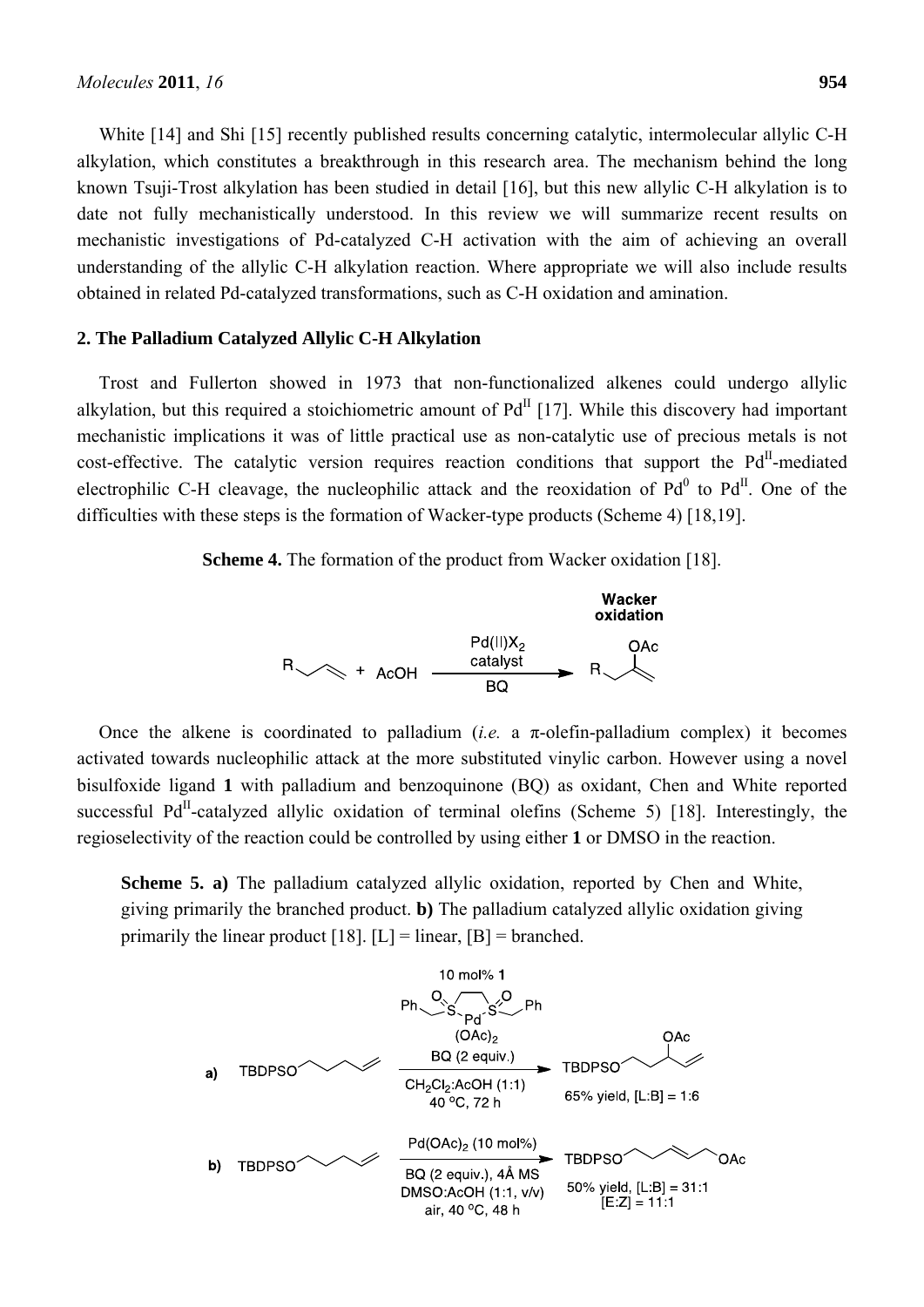Young and White have used a similar sulfoxide ligand for intermolecular allylic C-H alkylation, using 2,6-dimethylbenzoquinone (DMBQ) as oxidant (Scheme 6) [14].

**Scheme 6.** The conditions used by White with **2** to perform the intermolecular allylic C-H alkylation [14].



Shi and coworkers has in a similar effort reported an intra/intermolecular allylic C-H alkylation facilitated by **1**. Interestingly the intermolecular version only produces the linear product (Scheme 7) [14,15].

**Scheme 7. a)** Intramolecular Pd-catalyzed allylic C-H alkylation. **b)** Intermolecular Pdcatalyzed allylic C-H alkylation. Both transformations were reported by Shi and coworkers [15].



These initial discoveries paves the way for further development of the palladium catalyzed allylic C-H alkylation. Recent results from related transformations, *i.e.* preparation of syn-1,3-amino alcohol motifs by allylic C-H amination [20], synthesis of complex allylic esters via C-H oxidation [21] or pyrrole synthesis via allylic sp<sup>3</sup> C-H activation of enamines [22] underlines that this research area is constantly being expanded and that it receives considerable interest. However, to facilitate the development of more efficient catalysts and increase the scope of the reaction it would be advantageous to understand the reaction mechanism in detail.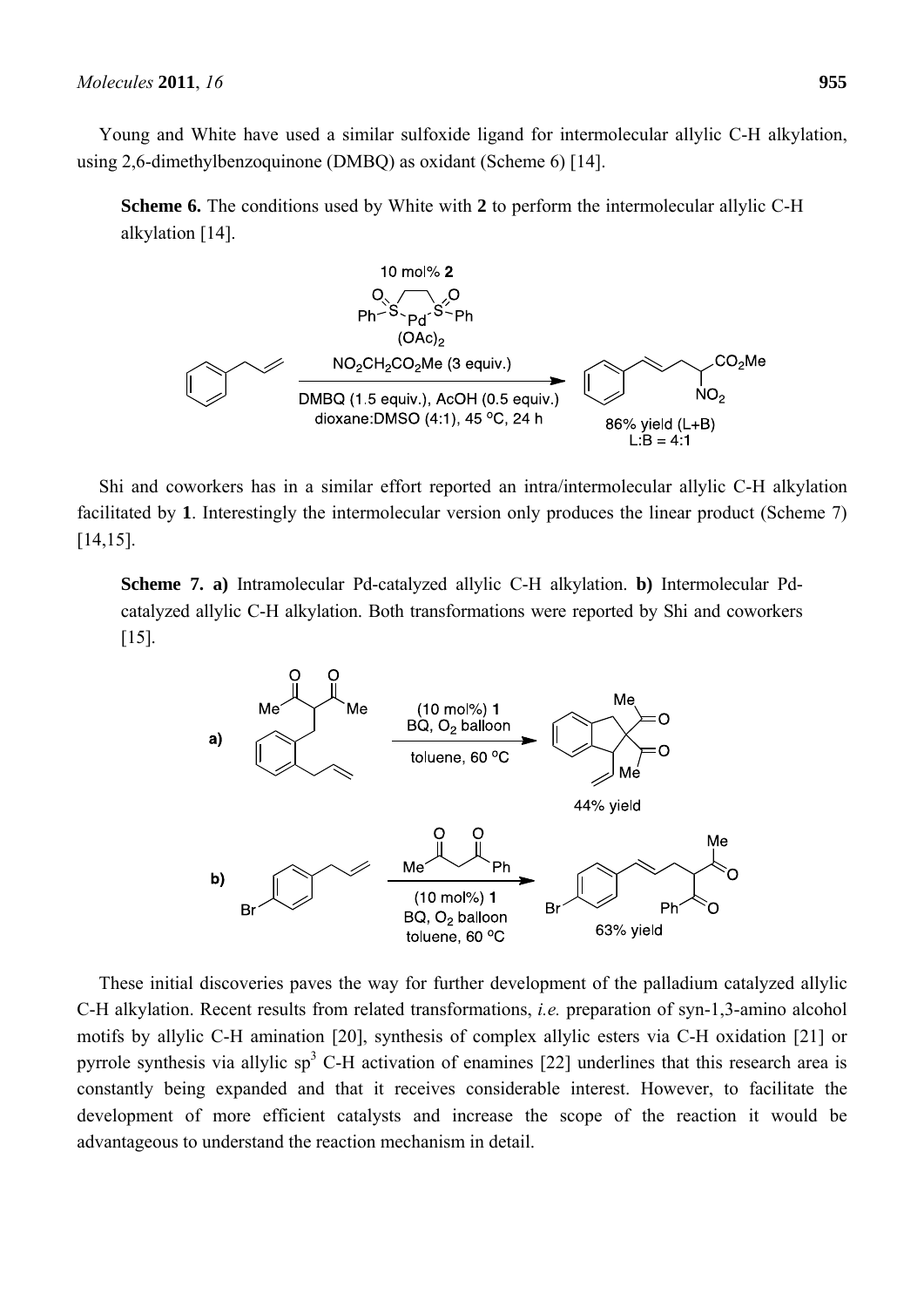#### **3. Elucidating the Mechanism**

Recent research has shed some light on the mechanism and the catalytic cycle behind the allylic C-H alkylation although the reaction is still not completely understood. Young and White's seminal studies showed that **2** effected rapid C-H cleavage of allylbenzene and provided good yields of a πallylPd dimer [14]. The study showed further that the carbon nucleophiles with  $pKa < 6$ (benzoylnitromethane, methyl nitroacetate and (phenylsulfonyl)nitromethane) gave alkylated products in good yields and useful regioselectivities. It was found that no reaction occurred in the absence of DMSO, which is known to be a  $\pi$ -acceptor ligand that activates  $\pi$ -allylPd complexes towards alkylation with malonates [23]. Furthermore, reactivity was severely reduced when adding stoichiometric Bu4NOAc, which may be a consequence of a shift in the position of the equilibrium between coordinately saturated and coordinately unsaturated  $Pd<sup>H</sup>$  species [24]. A later study by Young and White [14] further underlines the importance of quinone/AcOH as a source of catalytic acetate base. These results supports a mechanism involving Pd<sup>II</sup>/sulfoxide-mediated C-H cleavage followed by DMSO/acetate promoted functionalization although the exact mechanistic details were not delineated.

Shi and coworkers have proposed four different mechanistic pathways that govern the outcome of the allylic C-H alkylation (Scheme 8) [15]. Pathway I includes the Wacker-type process as the key step [25], however the mechanism does not correspond with the fact that only exo-type five/six-membered rings are formed in the intramolecular allylic C-H alkylation. Pathway II has a π-allylpalladium species as the key intermediate. This intermediate is formed by an electrophilic allylic C-H bond cleavage by a  $Pd<sup>H</sup>$  catalyst and is the target for a nucleophilic attack by 1,3-dicarbonyl compounds or their enolate forms to afford the final product.  $Pd^0$  is then reoxidized by BQ to complete the catalytic cycle. Pathway III is postulated on the fact that small amounts of cinnamyl acetate was isolated in some cases and could serve as a key intermediate. This could be formed by C-H activation followed by acyloxylation, and then undergo Tsuji-Trost reaction to give the final product. However this mechanism proved to be wrong, since the traditional allylic alkylation with cinnamyl acetate under the described conditions did not form the desired product. Furthermore, a competition experiment involving a substrate with both an allylic acetate and an unsubstituted allyl groups a highly selective alkylation from the allylic C-H bond was observed, while the C-OAc bond was left intact. Pathway IV is based on work by Cheng and Bao, which reported a 2,3-dichloro-5,6-dicyanobenzoquinone(DDQ) mediated oxidative coupling between diarylallylic C-H bond and active methylenic C-H bond [26]. Their results suggest a mechanism that involves oxidation of the olefin to an allyl cation by the quinone. However neither BQ or DDQ could perform the allylic alkylation in absence of  $Pd(OAc)<sub>2</sub>$ . Shi and coworkers concludes that pathway II is the most plausible mechanistic scenario. It is also pointed out, as with Young and White [14], that no base is necessary and that quinone acts as a proton acceptor as well as the oxidant. The proposed mechanism is further supported by determination of a significant kinetic isotopic effect (Scheme 9), which strongly suggests that the C-H/D bond is broken in the rate-determining step of the reaction. There was found to be no significant difference between intermolecular KIE and intramolecular KIE, thus suggesting that the C-H activation is *both* ratedetermining (intermolecular competition between two substrates) *and* selectivity-determining (intramolecular between C-H and C-D).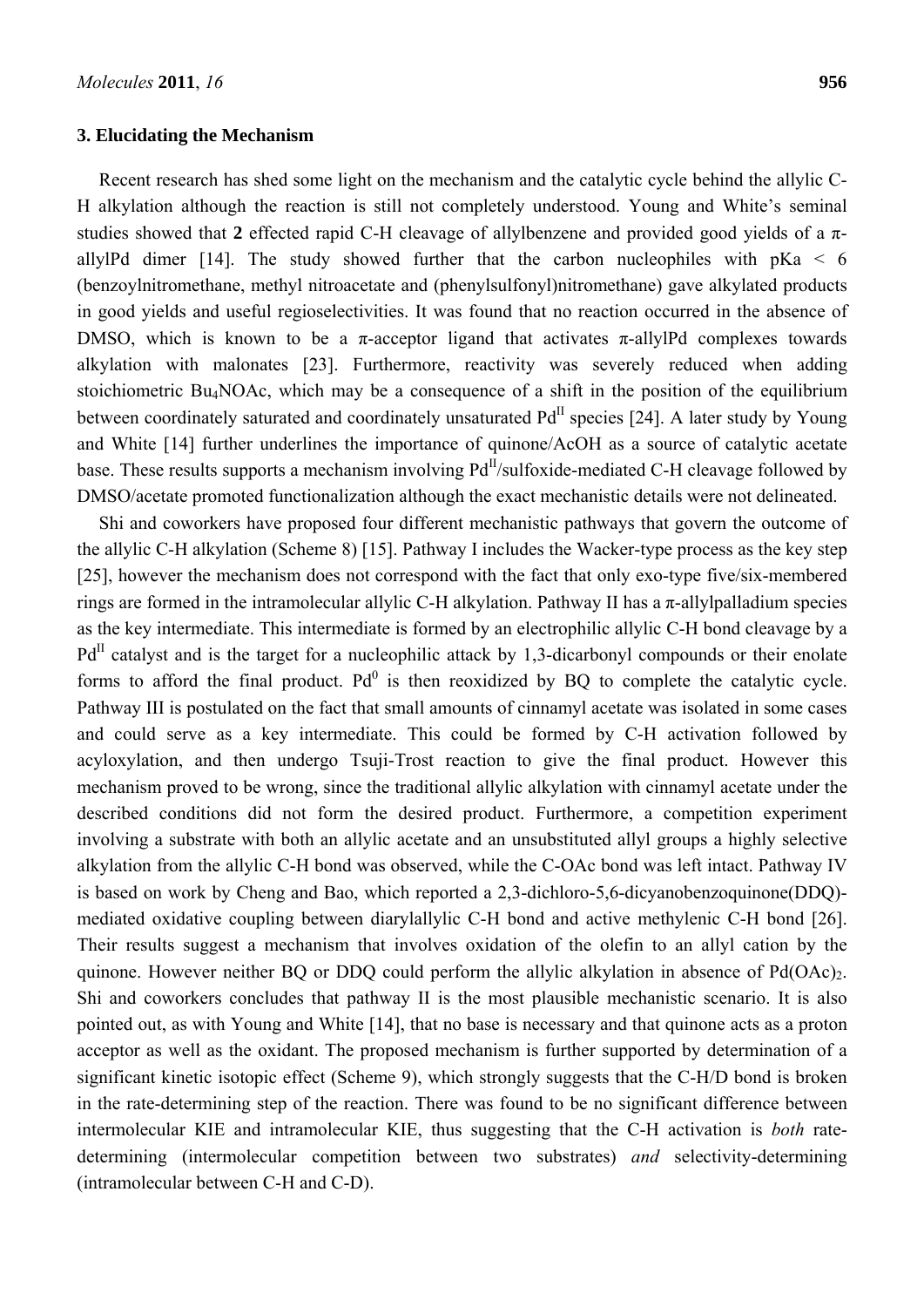The formation of a stable  $\pi$ -allylpalladium complex in allylic C-H activation reactions is known from allylic C-H oxidation and amination [27,28]. Both the groups of White and Shi reports that only allylic substrates are tolerated, and for the intermolecular version only aromatic allylic substrates [14,15]. However, Shi and coworkers also attempted the intermolecular C-H alkylation with an aliphatic alkene but was only able to achieve a yield of 16%.

**Scheme 8.** The proposed mechanisms by Shi and coworkers for allylic C-H alkylation [15].

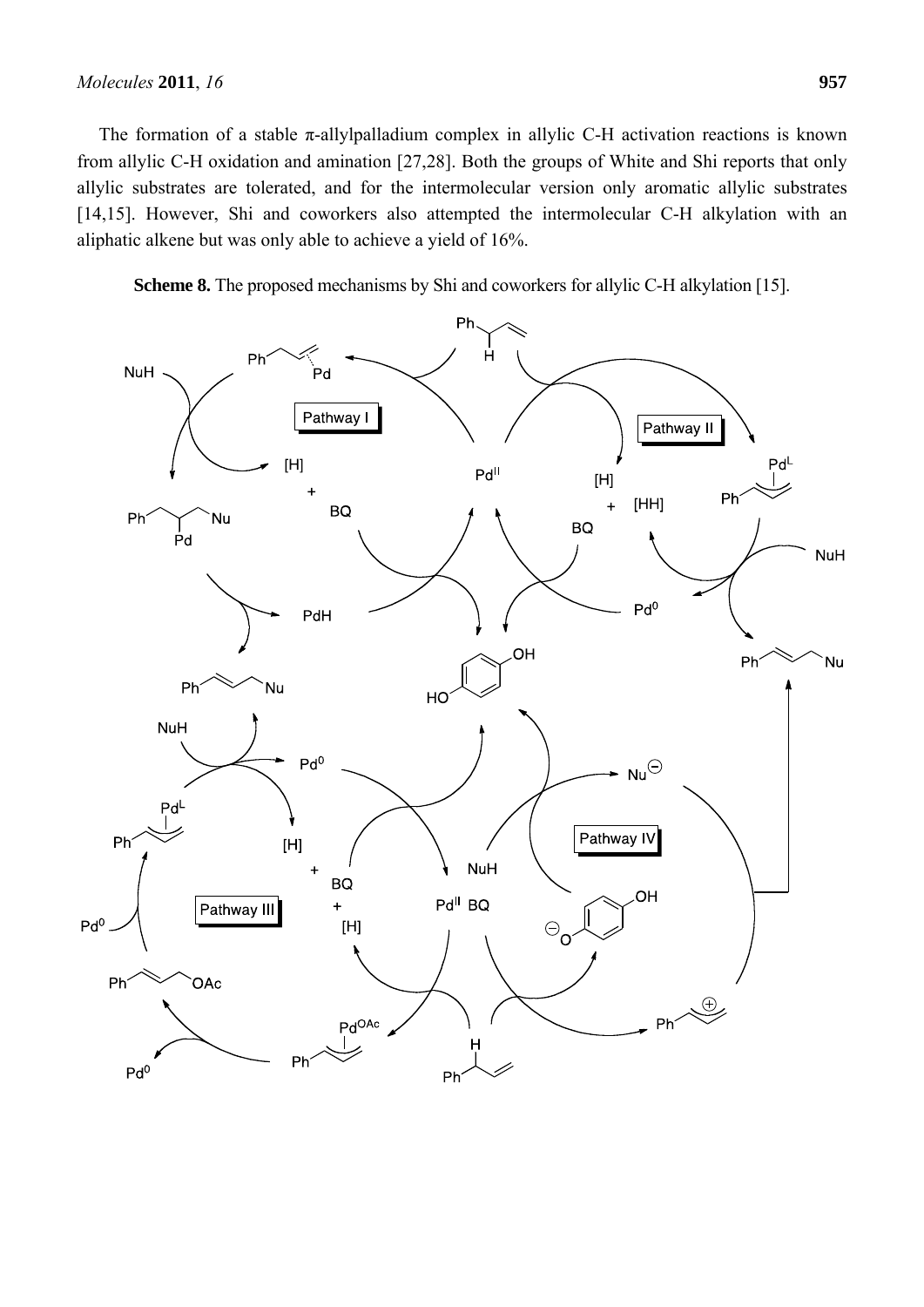**Scheme 9.** Isotope effect studies performed by Shi for the allylic C-H alkylation [15].



#### **4. Detailed Mechanistic Proposals**

The mechanism behind the allylic C-H alkylation can be divided into three parts: C-H activation, nucleophilic attack and reoxidation. In this section we will discuss these three transformations individually while also including results obtained for closely related transformations.

#### *4.1. C-H activation*

Activation of carbon-hydrogen bonds (C-H activation) is one of the simplest chemical transformations one can imagine. A "textbook" example is the conversion of methane to methanol (Scheme 10) that has the potential to allow utilization of the large reserves of natural gas present in remote locations from which transportation of the gas is not economically viable [29]. However, it is also one of the most challenging and there exists only very few efficient catalyst systems [12,30].

**Scheme 10.** The partial oxidation of methane to methanol using molecular oxygen, which is a prototypical C-H activation reaction.

 $CH_4$  + 1/2 O<sub>2</sub>  $\longrightarrow$  CH<sub>3</sub>OH

The fundamental challenge that needs to be addressed in these reactions are two-fold: i) The catalyst needs to have sufficient reactivity to engage the strong and unreactive C-H bond. ii) The catalyst should only carry out *one* C-H activation for each substrate molecule since the continued oxidation is usually not desirable. For methane itself the continued oxidation to the fully oxidized carbon dioxide  $(CO<sub>2</sub>)$  is energetically favored, thus the catalyst must be able to disengage after the first C-H activation. Interestingly, nature has been able to achieve this reaction by use of the enzyme methane monooxygenase, which features a complex di-iron active site with several oxygen-containing bridging ligands [31].

The most successful homogenous catalysts for methane oxidation to date is the classical Shilov system which involves a  $Pt^{II}/Pt^{IV}$  redox couple in the catalytic cycle [13], and Pd-catalyzed formation of acetic acid from methane based on  $Pd^{0}/Pd^{II}$  reported by Periana and coworkers [32].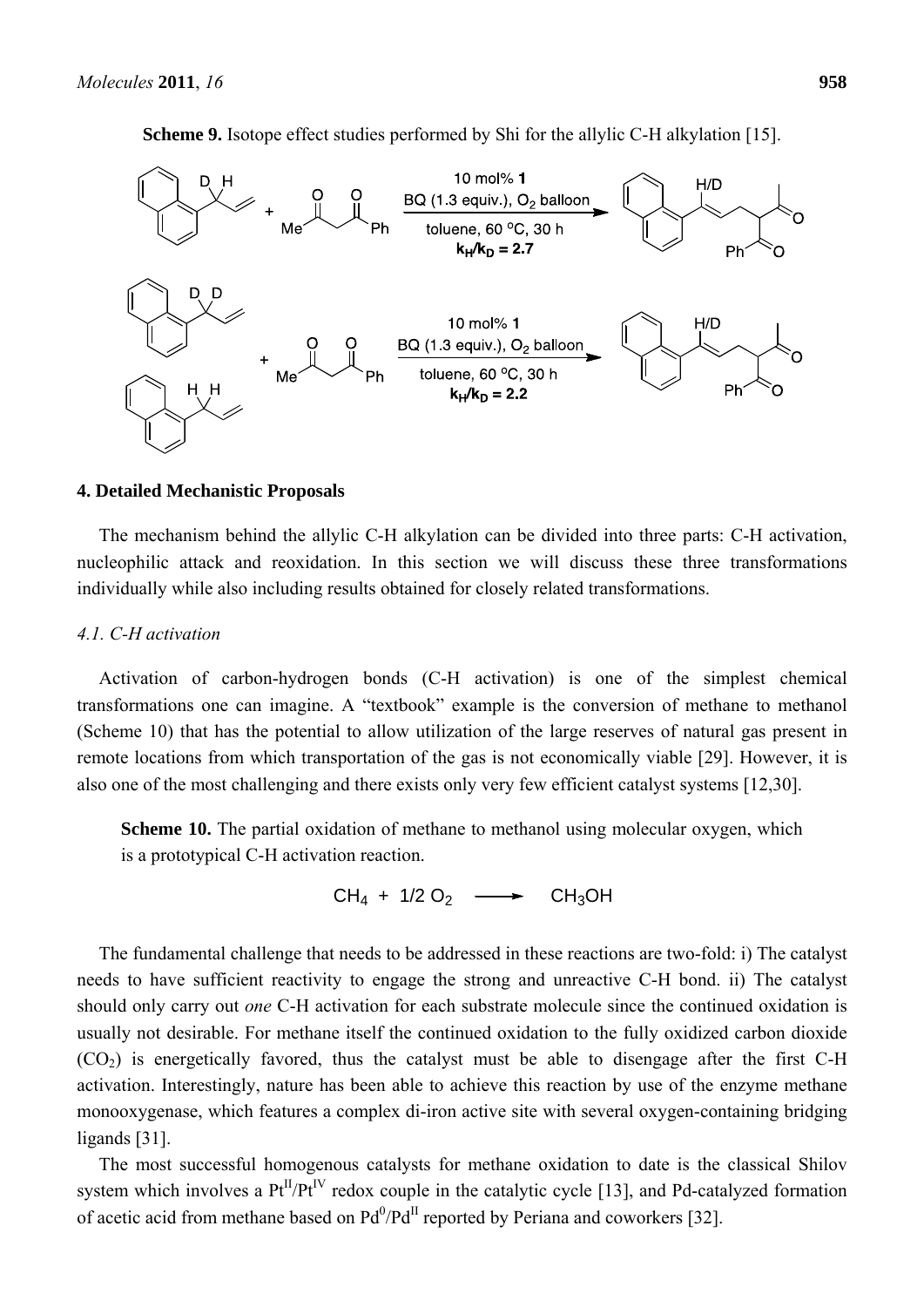C-H activation is facilitated by the presence of a functional group in the substrate capable of coordinating to the catalyst. This have been reported by Sanford and coworkers with *O*-methyl oxime groups enabling  $sp^3$  C-H bond activation (Scheme 11a) [33,34]. Yu and coworkers have carried out dehydrogenation of alkyl groups by the use of palladium coordinating auxiliaries for carboxylic acids [35]. Fagnou and coworkers have used a slightly different approach is to have a functionality, which is ideal for oxidative addition built into the reagent in close proximity to the C-H bond. The use of halide substituents in aromatic systems leads to the formation of  $Pd<sup>H</sup>$  complexes by oxidative addition in which the palladium is in close proximity to an  $sp<sup>3</sup>$  C-H bond. The C-H bond can then be activated by proton abstraction performed by a carbonate or pivalate ligand on palladium, giving it character of an electrophilic substitution mechanism (Scheme 3), and ultimately ring closing is performed (Scheme 11b) [36-38]. A similar example for the synthesis of benzocyclobutenes have been reported by Baudoin and coworkers [39].

**Scheme 11. a)** C-H activation in an alkane mediated by an *O*-methyl oxime group [35]. **b)** Ring closing procedure through  $sp<sup>3</sup>$  C-H bond activation as reported by Fagnou and coworkers [36].



Activating  $sp<sup>2</sup>$  C-H bonds, alkenes, is less difficult and there have been reported intermolecular oxidation [18], as well as intermolecular and intramolecular aminations (Scheme 12) [24,40-42].

**Scheme 12. a**) An example of the intermolecular oxidation reported by Chen and White [18]. **b**) The intramolecular amination reported by Liu and coworkers, which leads to seven-membered cyclic amides [42].



Heteroatoms in the substrate that coordinates to palladium can also promote the C-H activation. An example of this is the use of another olefin in the substrate that coordinates to palladium, so a  $\eta^2$ - $\eta^2$ -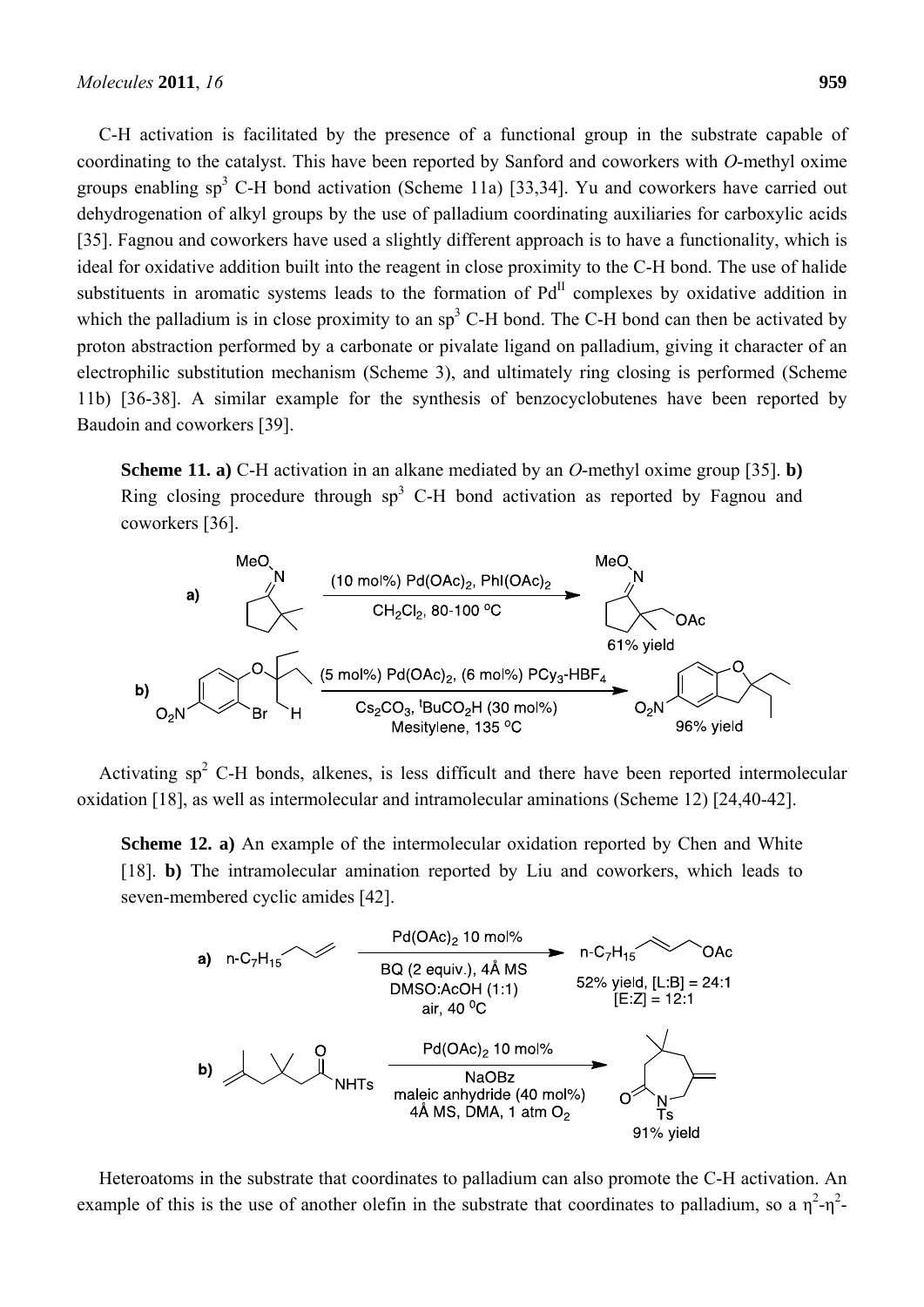complex is formed before the C-H cleavage generates a  $\eta^3$ - $\eta^2$ -complex [43]. Delcamp and White have reported sequential C-H bond transformations with alkenes, where an allylic C-H oxidation is followed by a vinylic C-H arylation [44]. In a one-pot  $Pd<sup>H</sup>/sulfoxide-catalyzed reaction \alpha-olefins can be$ converted to E-arylated allylic esters with high regio- and stereoselectivities (Scheme 13).

**Scheme 13.** The sequential C-H bond transformation of an alkene to an E-arylated allylic ester [44].



Because of the acidic nature of a proton in the terminal position of an alkyne, it can be difficult to determine whether an actual C-H activation is taking place or not in a given palladium-catalyzed reaction with an alkyne. Therefore C-H activation of alkynes will not be mentioned here. The coupling of alkynes with various reagents by the Sonogashira reaction with palladium is well known and has been reviewed thoroughly elsewhere [45].

C-H bonds in aromatic systems are relatively easy to activate and the research field has received considerable attention, which has lead to interesting applications of the generally used palladiumdiacetate catalyst. As the bis-*ortho*-arylation of biphenyl diamines published by Stahl and coworkers [46] or the cyclization of aryl complexes by intramolecular C-H activation [47]. The use of nitrogen atoms for coordination to Pd in the arene reagents has been well documented by Sanford and coworkers [48-51], especially the regioselective C-H activation in benzo[*h*]quinolone systems [52-54]. Some successful C-H activations with indoles have also been reported [55-57], as well as with azoles [58].

**Scheme 14. a)** The selective phenyl or benzyl C-H activation with either the  $Pd(OAc)_{2}$  or Pd<sub>2</sub>dba<sub>3</sub> catalyst [59]. **b**) Shows the benzylic fluorination reported by Sanford and coworkers [60].

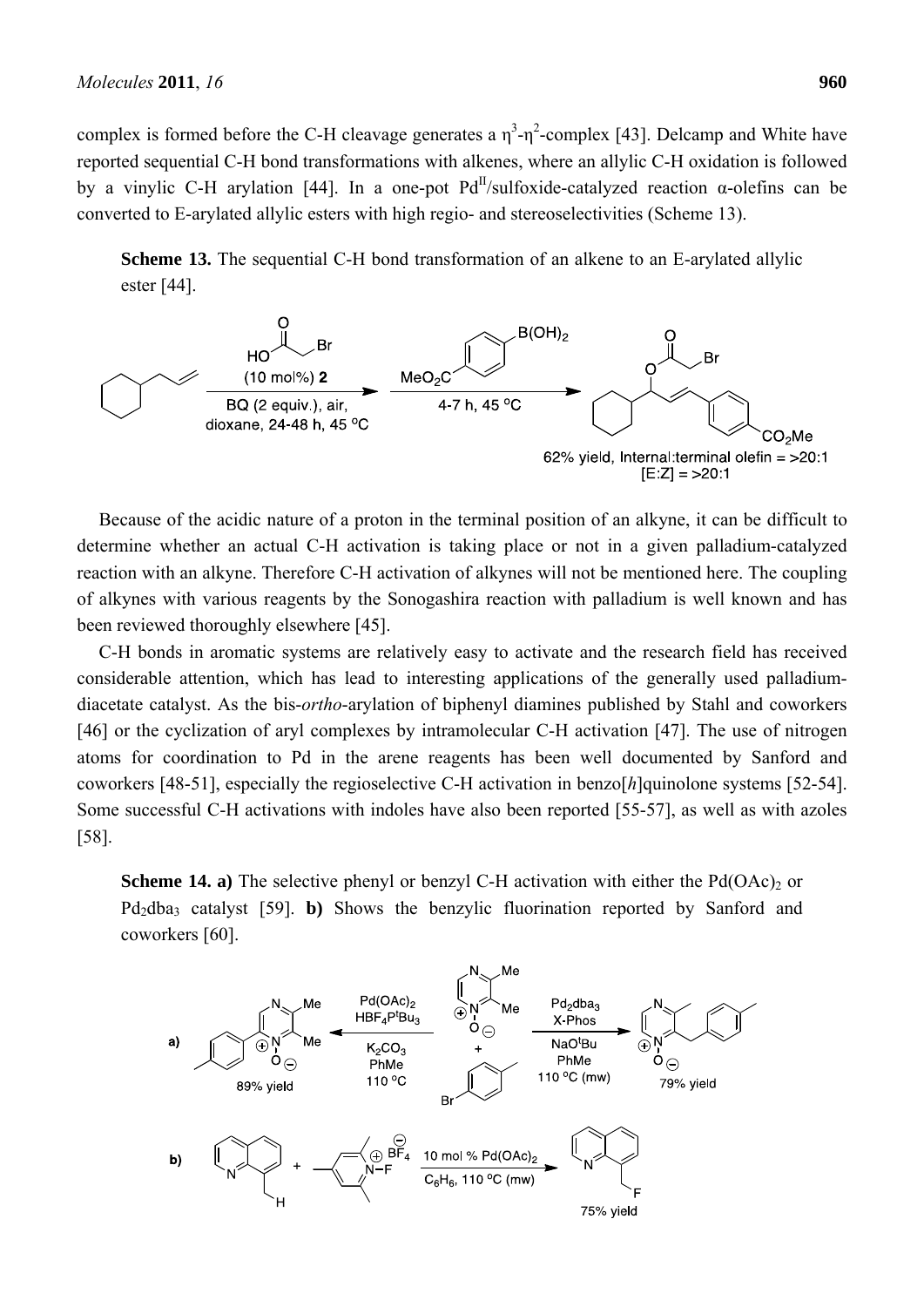Catalysts that are capable of activating a C-H bond in the benzylic position is often also capable of performing C-H activation of alkenes. As a result benzylic C-H activation reactions have been reported together with alkene C-H bond activation in several cases [40,61-63]. However, some benzylic C-H activation have been reported without an olefin being present in the reagent, for example the selective  $sp<sup>2</sup>$  or benzylic sp<sup>3</sup> arylation with either acetate or dibenzylideneacetone ligands on the palladium catalyst (Scheme 14a) [59]. Also fluorination of the benzylic position on methylquinolines has been successful with palladium-diacetate (Scheme 14b) [60].

Abstraction of a benzylic hydrogen atom also takes place in the allylic C-H alkylations reported by White [14] and Shi [15], because the reaction only works with aromatic allylic substrates. The exact details of how this C-H abstraction takes place to form the allyl intermediate is not known at the present time. Mechanisms for similar C-H activations have been suggested, for example in the allylic acetoxylation of olefins by a palladium-bipyrimidine complex reported by Bercaw and coworkers (Scheme 15) [63]. The mechanism suggested by Bercaw and coworkers is based on NMR spectroscopy and results from deuterium-labelling experiments.

**Scheme 15.** A hydrogen abstraction could be facilitated by an acetate ligand on the palladium catalyst [63].



This mechanism in which an acetate ligand on the palladium enables hydrogen to be abstracted as a proton is also the C-H activation mechanism in a proposed mechanism for intermolecular allylic C-H amination [28] and a published catalytic cycle for allylic C-H oxidation [64]. An acetate ligand also acts as the proton abstractor in the mechanism for a direct intramolecular allylic amination reported recently [65]. The participation of an acetate ligand as proton abstractor in these listed mechanisms categorizes them as electrophilic substitution mechanisms for C-H activation (Scheme 3) [12]. Furthermore the powerful synergy between transition metals and carboxylate or carbonate ligands in facilitating C-H bond activation has been explored by computational chemistry [66]. It is pointed out that the catalyst complex works as a Lewis acidic metal centre and an intramolecular base simultaneously. Results by Liu and coworkers with allylic C-H amination supports a different mechanism, where the nucleophile, an imidate, is coordinated to palladium when the C-H activation occurs [67].

#### *4.2. Nucleophilic attack*

In the Tsuji-Trost reaction a wide array of nucleophiles can be utilized in the reaction, but soft stabilized carbon nucleophiles are commonly used in the reaction, like β-dicarbonyls, cyanoesters and malononitriles [68]. Other derivatives containing electron-withdrawing groups, such as nitro, sulfonyl and iminyl groups can also be used. Heteroatom nucleophiles are also applicable in the allylic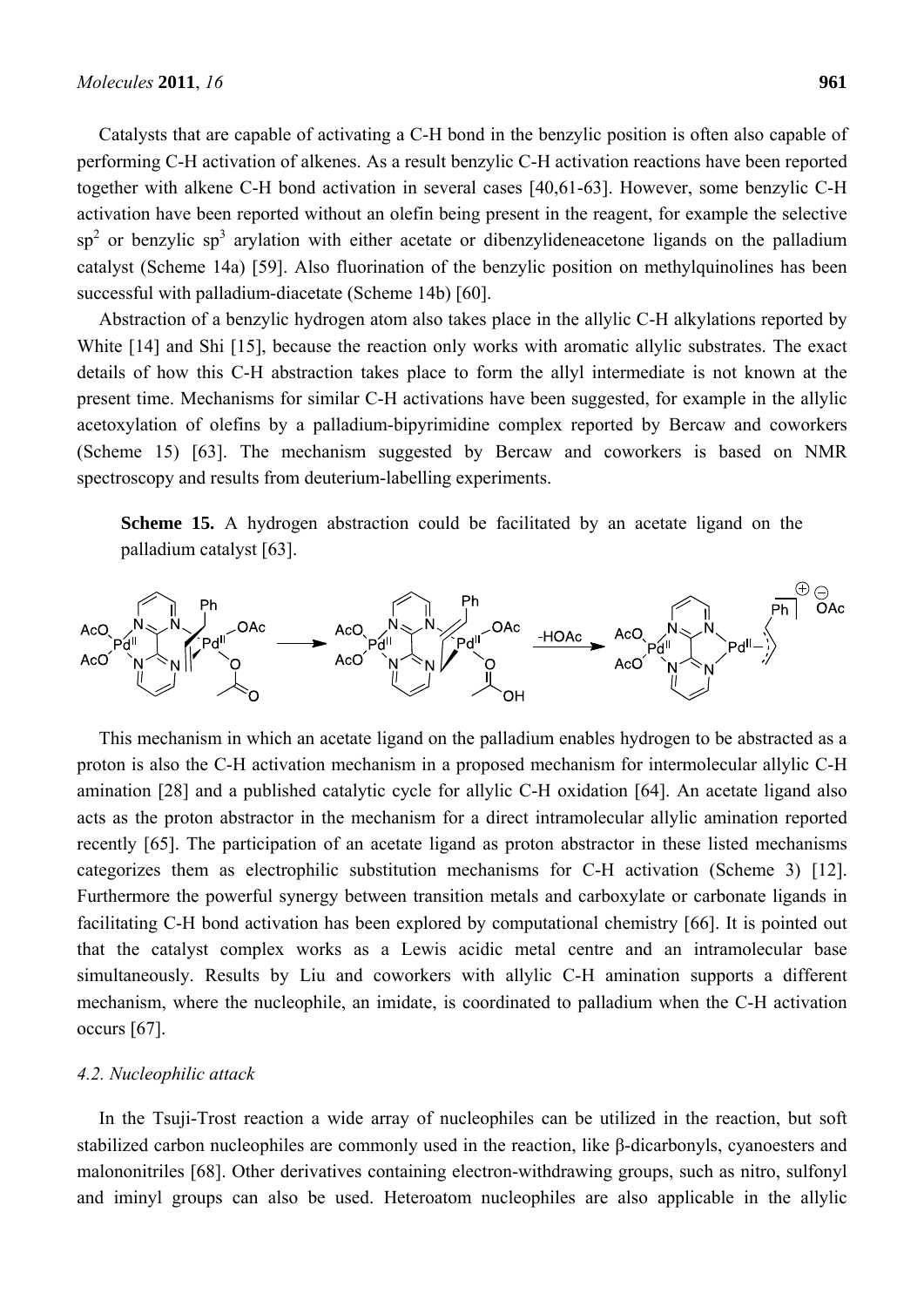substitution, such as amines, imides, amides and aryloxides. Various cases of the use of alkali metal enolates used in the reaction are also reported. Furthermore reactions with boron-, silicon-, tin- and zinc-enalotes have been reported [69-71].

The allylic C-H alkylation has been reported performed with soft nucleophiles, being various βdicarbonyl compounds as reported by Shi and coworkers [15] or with benzoylnitromethane, methyl nitroacetate and (phenylsulfonyl)nitromethane compounds as reported by Young and White [14]. As mentioned earlier it was found, by Young and White that the nucleophile should have a  $pK_a$  below 6 to work efficiently. It has been postulated that this is linked to the use of BQ as the oxidant agent, since the oxidation potential of BQ is pH dependent [72]. There is a protonation involved in the redox process to generate hydroquinone and as a result in catalytic applications acidic conditions have to be used, which limits the scope of useable nucleophiles in the reaction. Another explanation for the  $pK_a$ limitation is, as reported by Liu and coworkers, the need for the nucleophile to coordinate to the palladium complex to facilitate the C-H bond cleavage [73].

It is also a possibility that BQ is acting as a ligand in the  $\pi$ -allylpalladium complex and facilitates functionalization, as found by White and coworkers for allylic C-H oxidation [64]. If a catalytic system relying on direct aerobic oxidation of palladium is used no BQ is needed for reoxidation and maleic anhydride can be utilized to promote the nucleophilic attack instead of BQ [73]. The same replacement of BQ has been performed with a nitrogen based bidentate ligand for aerobic catalysis of allylic C-H acetoxylation [74]. It has also been shown that the nucleophilic attack can be facilitated by addition of a Lewis acid in the form of a  $Cr^{III}$ -salen complex [75].

Further research should focus on developing reaction conditions that would allow nucleophiles with a pKa above 6 thereby expanding the substrate scope. Whether the nucleophilic attack in the allylic C-H alkylation takes place by an inner-sphere or outer-sphere mechanism has not been determined conclusively. The formation of the stable  $\pi$ -allylPd complex supports an outer-sphere mechanism, but this could simply be a resting state for the catalyst.

#### *4.3. Reoxidation*

The oxidation of  $Pd^{0}$  to  $Pd^{II}$  by use of BQ or similar oxidants has been utilized in the majority of reactions relying on allylic C-H activation. This oxidation was investigated recently in a computational study by Poli and coworkers (Scheme 16) [65]. The free energies of the structures **A**-**D** and their intermediates were determined by DFT calculations. The starting structure **A** undergoes a conjugate addition of Pd<sup>0</sup> to BQ to give intermediate **B** through an energy barrier of  $+17.9$  kcal/mol. This oxidizes  $Pd^0$  to  $Pd^{\text{II}}$  and the palladium is coordinated to the ligand, AcO and BQ. The last interaction is through the C atom  $\alpha$  to the carbonyl and is a rather long Pd-C bond of 2.19 Å. The hydrogen bonding between the second AcOH and BQ is crucial for the next step **B**-**C**, as it lowers the energy barrier significantly (by 14 kcal/mol). The phenol structure is obtained in **C**, where the BQ carbonyl acts as the 2e<sup>-</sup> donor. The final step **C-D** gives the second BQ protonation and the regenerated  $Pd<sup>II</sup>$ catalyst with two AcO<sup>-</sup> ligands. These results by Poli and coworkers show that the two AcOH molecules release protons, act as ligands and furthermore influences the redox potential of the palladium.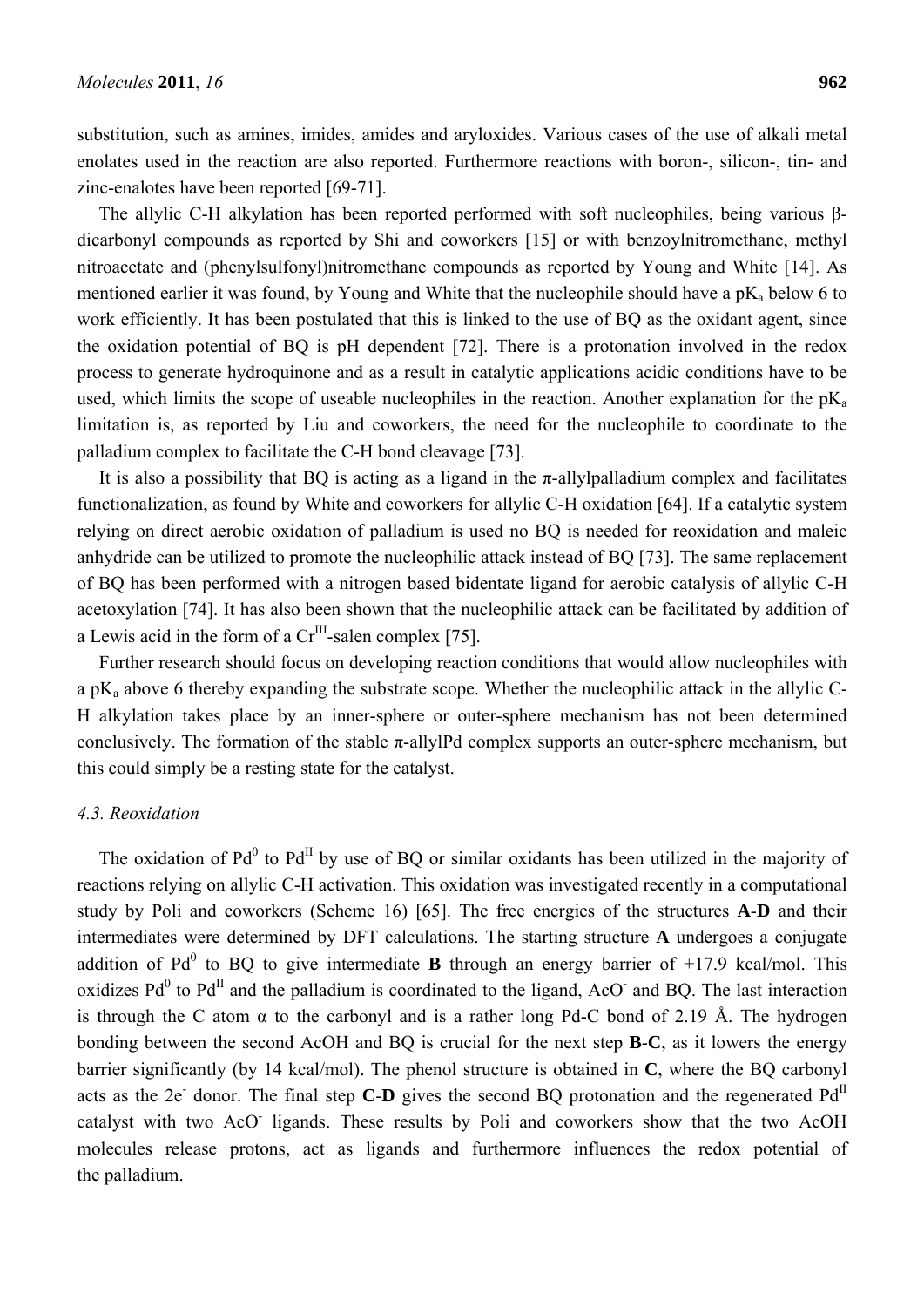

**Scheme 16.** The oxidation of  $Pd^0$  to  $Pd^{\text{II}}$  by BQ as reported by Poli and coworkers [65].

Poli and coworkers reported this oxidation of  $Pd^0$  to  $Pd^{\text{II}}$  by BQ in an allylic amination, but a similar mechanism could be operating in the alkylation. The oxidation of the catalyst can be imagined performed in various ways [76] and several methods have been reported. The oxidation can be achieved by use of  $Cu(OAc)_{2}$  and oxygen, as reported by Loh and coworkers for couplings of alkenes with acrylates [77] or with a combination of catalytic amounts of BQ and  $MnO<sub>2</sub>$  [78]. Recent results by Liu and coworkers shows that allylic C-H amination can be achieved by use of the strong soluble oxidant PhI(OPiv)<sub>2</sub> [67]. The reoxidation of Pd<sup>0</sup> can also be accomplished with an NPMoV/O<sub>2</sub> system [79] or even via a triple catalytic system relying on iron (Scheme 17) [80].

It is always desirable to reoxidize the catalyst by using dioxygen or even air. The reoxidation with dioxygen has been accomplished in a few cases of C-H activation, such as allylic C-H acetoxylation [74], indole synthesis [81] and iminoannulation of internal alkynes [82]. The reoxidation with air has been reported for direct dehydrogenative annulation of indole-carboxamides with alkynes [83].

## **Scheme 17.** Reoxidation of  $Pd^0$  by use of BQ, iron and  $O_2$  [80].



#### **5. Conclusions and Outlook**

Research into the mechanism behind the palladium catalyzed allylic C-H alkylation is limited at the present time, but there is an agreement about the key intermediate being the  $\pi$ -allylpalladium species [14,15]. More detailed studies into the mechanism could expand the substrate scope of this allylic C-H alkylation and facilitate the development of more specific and efficient catalysts. Furthermore the establishment of a general enantioselective protocol would be highly advantageous and recent results, *i.e.* the use of a chiral sulfoxide ligand [84] or a chiral Lewis acid [75], illustrates that this goal can be reached in the near future. A better understanding of the fundamental mechanistic aspects of C-H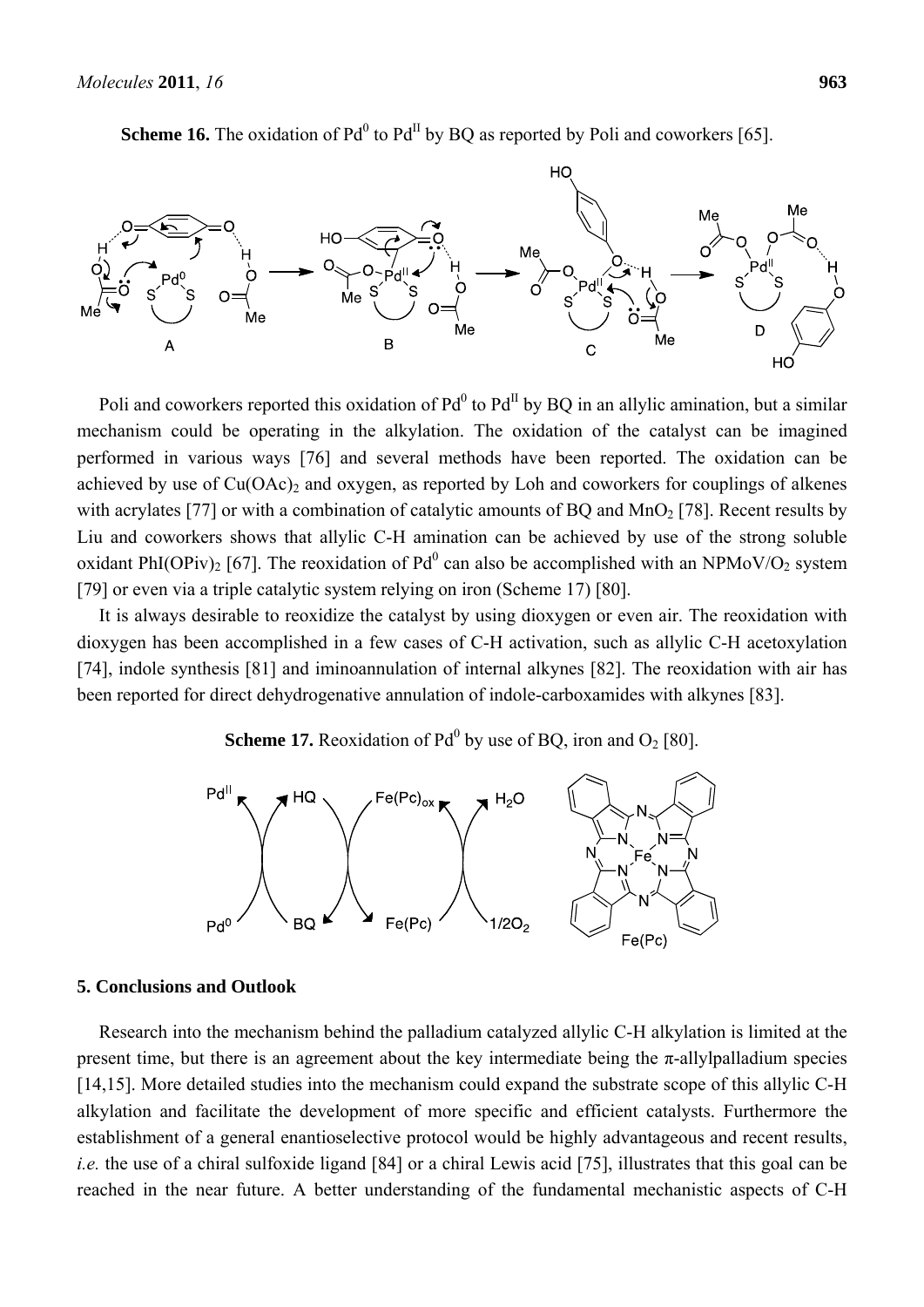activation could also lead to implementation of C-H activation procedures in other palladium-catalyzed reactions, as shown recently with the combination of a C-H activation and a Suzuki-coupling [85].

### **Acknowledgements**

We thank the Danish National Research Foundation and The Danish Council for Independent Research Technology and Production Sciences for financial support.

## **References and Notes**

- 1. http://nobelprize.org/nobel\_prizes/chemistry/laureates/2010/press.html, accessed on 21 January 2011.
- 2. De Meijere, A.; Diederich, F. *Metal-Catalyzed Cross-Coupling Reactions*, 2nd ed.; Wiley-VCH: Weinheim, Germany, 2004; pp. 1-40.
- 3. Tsuji, J.; Takahashi, H.; Morikawa, M. Organic syntheses by means of noble metal compounds .17. Reaction of pi-allylpalladium chloride with nucleophiles. *Tetrahedron Lett*. **1965**, *6*, 4387-4388.
- 4. Trost, B.M. New rules of selectivity allylic alkylations catalyzed by palladium. *Acc. Chem. Res*. **1980**, *13*, 385-393.
- 5. Trost, B.M.; Crawley, M.L. Asymmetric transition-metal-catalyzed allylic alkylations: Applications in total synthesis. *Chem. Rev.* **2003**, *103*, 2921-2943.
- 6. Trost, B. M. Designing a Receptor for Molecular Recognition in a Catalytic Synthetic Reaction: Allylic Alkylation. *Acc. Chem. Res.* **1996**, *29*, 355-364.
- 7. Trost, B. M.; Toste, F. D. Regio- and Enantioselective Allylic Alkylation of an Unsymmetrical Substrate: A Working Model. *J. Am. Chem. Soc.* **1999**, *121*, 4545-4554.
- 8. Trost. B. M.; Machacek, M. R.; Aponick A. Predicting the Stereochemistry of Diphenylphosphino Benzoic Acid (DPPBA)-Based Palladium-Catalyzed Asymmetric Allylic Alkylation Reactions: A Working Model. *Acc. Chem. Res.* **2006** *39*, 747-760.
- 9. Butts, C.P.; Filali, E.; Lloyd-Jones, G.C.; Norrby, P.-O.; Sale, D.A.; Schramm, Y. Structure-based rationale for selectivity in the asymmetric allylic alkylation of cycloalkenyl esters employing the Trost 'Standard Ligand' (TSL): Isolation, Analysis and alkylation of the monomeric form of the cationic  $\eta^3$ -cyclohexenyl complex  $[(\eta^3$ -c-C<sub>6</sub>H<sub>9</sub>)Pd(TSL)]<sup>+</sup>. *J. Am. Chem. Soc.* **2009**, *131*, 9945-9957.
- 10. Trost, B. M. The atom economy a search for synthetic efficiency. *Science* **1991**, *254*, 1471-1477.
- 11. Jensen, T.; Fristrup, P. Toward Efficient Palladium-Catalyzed Allylic C-H Alkylation. *Chem. Eur. J*. **2009**, *15*, 9632-9636.
- 12. For a review on the mechanistic aspects of C-H activation, see: Balcells, D.; Clot, E.; Eisenstein, O. C-H Bond Activation in Transition Metal Species from a Computational Perspective. *Chem. Rev.* **2010**, *110*, 749-823.
- 13. Shilov, A. E.; Shul'pin, G. B. Activation of C−H bonds by metal complexes. *Chem. Rev.* **1997**, *97*, 2879-2932.
- 14. Young, A.J.; White, M.C. Catalytic Intermolecular Allylic C-H Alkylation. *J. Am. Chem. Soc*. **2008**, *130*, 14090-14091.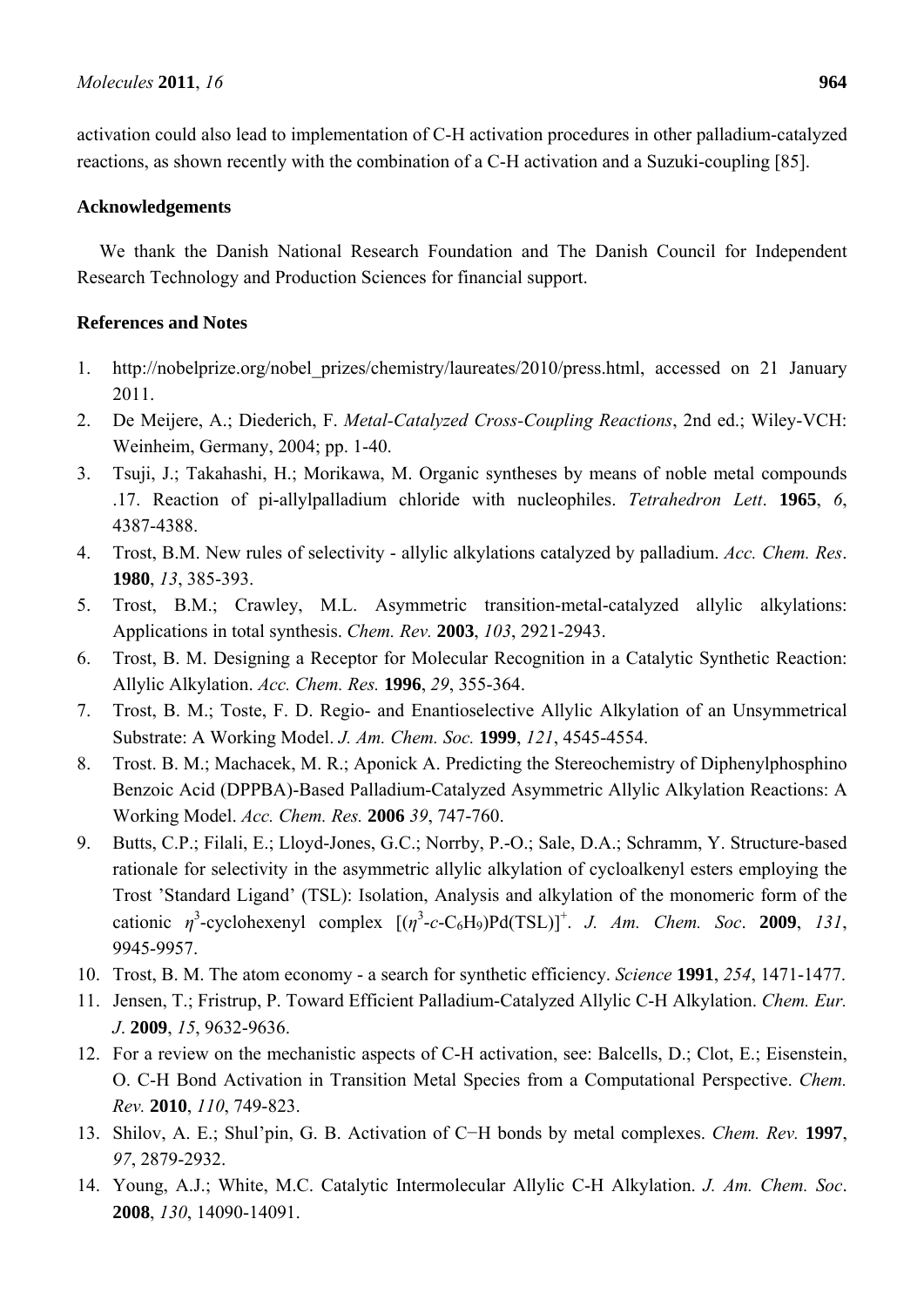- 15. Lin, S.; Song, C.-X.; Cai, G.-X.; Wang, W.-H.; Shi, Z.-J. Intra/intermolecular direct allylic alkylation via Pd(II)-catalyzed allylic C-H activation. *J. Am. Chem. Soc*. **2008**, *130*, 12901-12903.
- 16. Pfaltz, A.; Lautens, M. Allylic substitution reactions. In *Comprehensive asymmetric catalysis*, 2nd ed.; Jacobsen, E.N., Pfaltz, A., Yamamoto, H.; Springer-Verlag: Berlin Heidelberg, Germany, 2004; Volume 2, pp. 833-887.
- 17. Trost, B.M.; Fullerto, T.J. New synthetic reactions—Allylic alkylation. *J. Am. Chem. Soc*. **1973**, *95*, 292-294.
- 18. Chen, M.S.; White, M.C. A sulfoxide-promoted, catalytic method for the regioselective synthesis of allylic acetates from monosubstituted olefins via C-H oxidation. *J. Am. Chem. Soc*. **2004**, *126*, 1346-1347.
- 19.. Beccalli, E.M.; Broggini, G.; Martinelli, M.; Sottocornola, S. C-C, C-O, C-N bond formation on sp(2) carbon by Pd(II)-catalyzed reactions involving oxidant agents. *Chem. Rev*. **2007**, *107*, 5318-5365.
- 20. Rice, G.T.; White, M.C. Allylic C-H amination for the preparation of syn-1,3-amino alcohol motifs. *J. Am. Chem. Soc*. **2009**, *131*, 11707-11711.
- 21. Vermeulen, N.A.; Delcamp, J.H.; White, M.C. Synthesis of complex allylic esters via C-H oxidation vs C-C bond formation. *J. Am. Chem. Soc*. **2010**, *132*, 11323-11328.
- 22. Rakshit, S.; Patureau, F.W.; Glorius, F. Pyrrole synthesis via allylic sp<sup>3</sup> C-H activation of enamines followed by intermolecular coupling with unactivated alkynes. *J. Am. Chem. Soc*. **2010**, *132*, 9585-9587.
- 23. Collins, D.J.; Jackson, W.R.; Timms, R. N. Stereospecific 6-beta-functionalization of 3-oxo-4-ene steroids via pi-allylpalladium complexes. *Terahedron Lett*. **1976**, *17*, 495-496.
- 24. Fraunhoffer, K.J.; White, M.C. Syn-1,2-amino alcohols via diastereoselective allylic C-H amination. *J. Am. Chem. Soc*. **2007**, *129*, 7274-7276.
- 25. Pei, T.; Wang, X.; Widenhoefer, R.A. Palladium-catalyzed intramolecular oxidative alkylation of unactivated olefins. *J. Am. Chem. Soc*. **2003**, *125*, 648-649.
- 26. Cheng, D.P.; Bao, W.L. Highly efficient metal-free cross-coupling by C-H activation between allylic and active methylenic compounds promoted by DDQ. *Adv. Synth. Catal.* **2008**, *350*, 1263- 1266.
- 27. Bäckvall, J.; Grennberg, H. Mechanism of palladium-catalyzed allylic acetoxylation of cyclohexene. *Chem. Eur. J*. **1998**, *4*, 1083-1089.
- 28. Reed, S.A.; Mazzotti, A.; White, M. A catalytic, Brønsted base strategy for intermolecular allylic C-H amination. *J. Am. Chem. Soc*. **2009**, *131*, 11701-11706.
- 29. Crabtree, R. H. Alkane C-H activation and functionalization with homogeneous transition metal catalysts: a century of progress-a new millennium in prospect. *J. Chem. Soc., Dalton Trans.* **2001**, 2437-2450.
- 30. Recently, an entire issue of *Chemical Reviews* was devoted to C-H activation, see introduction by Prof. Crabtree: Crabtree, R. H. *Chem. Rev.* **2010**, *110*, 575.
- 31. Baik, M.-H.; Newcomb, M.; Friesner, R. A.; Lippard, S. J. Mechanistic studies on the hydroxylation of methane by Methane Monooxygenase. *Chem. Rev.* **2003**, *103*, 2385-2419.
- 32. Periana, R.A.; Mironov, O.; Taube, D.; Bhalla, G.; Jones, C.J. Homogeneous, catalytic, oxidative coupling of methane to acetic acid in one step. *Topics in Catalysis*, **2005**, *32*, 169-174.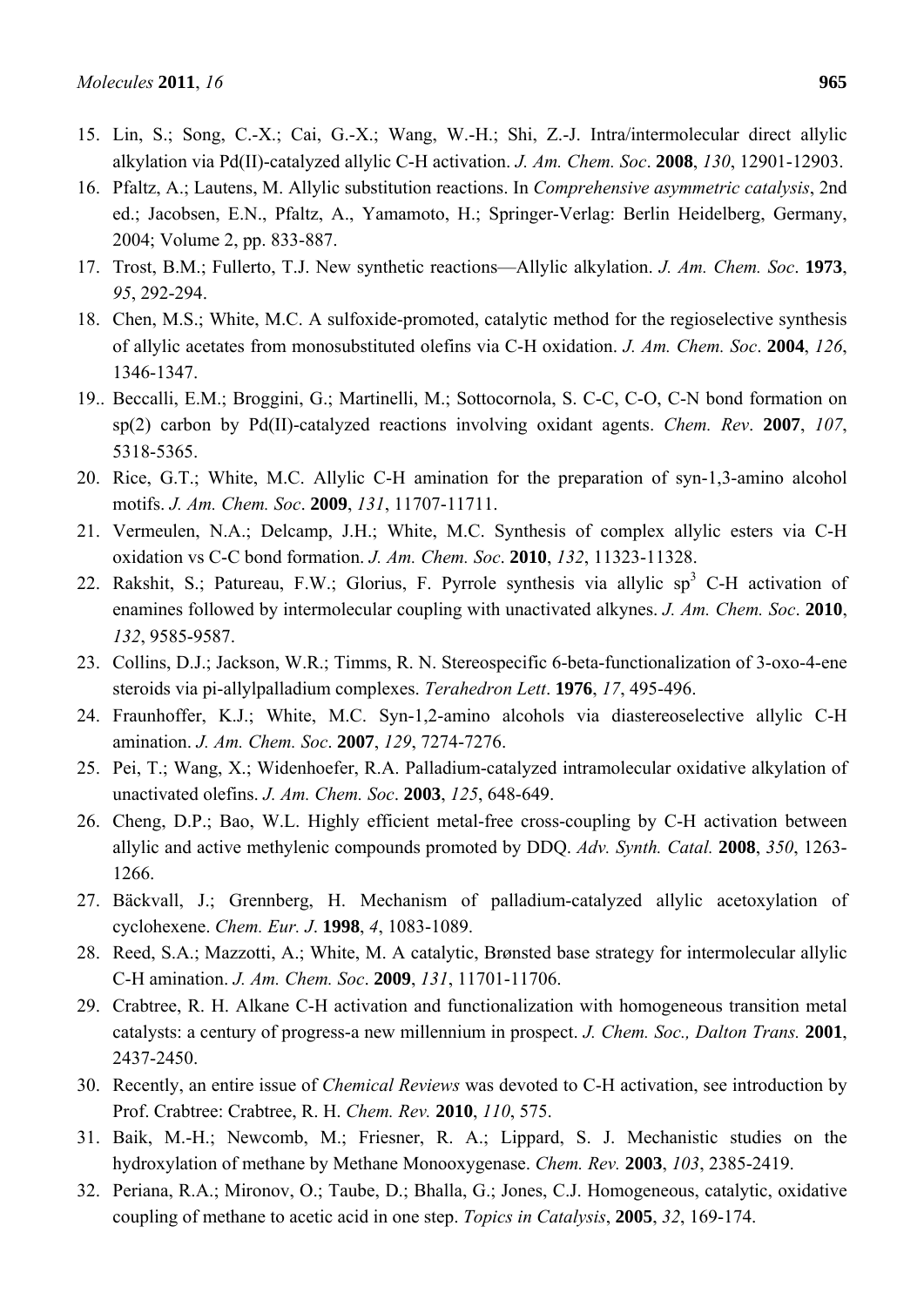- 33. Neufeldt, S.R.; Sanford, M.S. O-acetyl oximes as transformable directing groups for Pd-catalyzed C-H bond functionalization. *Org. Lett*. **2010**, *12*, 532-535.
- 34. Desai, L.V.; Hull, K.L.; Sanford, M.S. Palladium-catalyzed oxygenation of unactivated sp<sup>3</sup> C-H bonds. *J. Am. Chem. Soc*. **2004**, *126*, 9542-9543.
- 35. Giri, R.; Maugel, N.; Foxman, B.M.; Yu, J.-Q. Dehydrogenation of inert alkyl groups via remote C-H activation: Converting a propyl group into a π-allylic complex. *Organometallics*, **2008**, *27*, 1667-1670.
- 36. Lafrance, M.; Gorelsky, S.I.; Fagnou, K. High-yielding palladium-catalyzed intramolecular alkane arylation: Reaction development and Mechanistic studies. *J. Am. Chem. Soc*. **2007**, *129*, 14570- 14571.
- 37. Liegault, B.; Fagnou, K. Palladium-catalyzed intramolecular coupling of arenes and unactivated alkanes in air. *Organometallics*, **2008**, *27*, 4841-4843.
- 38. Rousseaux, S.; Davi, M.; Sofack-Kreutzer, J.; Pierre, C.; Kefalidis, C.E.; Clot, E.; Fagnou, K.; Baudoin, O. Intramolecular palladium-catalyzed alkane C-H arylation from aryl chlorides. *J. Am. Chem. Soc*. **2010**, *132*, 10706-10716.
- 39. Chaumontet, M.; Piccardi, R.; Audic, N.; Hitce, J.; Peglion, J.-L.; Clot, E.; Baudoin, O. Synthesis of cyclobutenes by palladium-catalyzed C-H activation of methyl groups: Method and mechanistic study. *J. Am. Chem. Soc*. **2008**, *130*, 15157-15166.
- 40. Reed, S.A.; White, M.C. Catalytic intermolecular linear allylic C-H amination via heterobimetallic catalysis. *J. Am. Chem. Soc*. **2008**, *130*, 3316-3318.
- 41. Du, H.; Yuan, W.; Zhao, B.; Shi, Y. A Pd(0)-catalyzed diamination of terminal olefins at allylic and homoallylic carbons via formal C-H activation under solvent-free conditions. *J. Am. Chem. Soc*. **2007**, *129*, 7496-7497.
- 42. Wu, L.; Qiu, S.; Liu, G. Brønsted base-modulated regioselective Pd-catalyzed intramolecular aerobic oxidative amination of alkenes: Formation of seven-membered amides and evidence for allylic C-H activation. *Org. Lett*. **2009**, *11*, 2707-2710.
- 43. Speziali, M.G.; Costa, V.V.; Robles-Dutenhefner, P.A.; Gusevskaya, E.V. Aerobic palladium(II)/copper(II)-catalyzed oxidation of olefins under chloride-free nonacidic conditions. *Organometallics*, **2009**, *28*, 3186-3192.
- 44. Delcamp, J.H.; White, M.C. Sequential hydrocarbon functionalization: allylic C-H oxidation/vinylic C-H arylation. *J. Am. Chem. Soc*. **2006**, *128*, 15076-15077.
- 45. Chinchilla, R.; Nájera, C. The Sonogashira reaction: A Booming methodology in synthetic organic chemistry. *Chem. Rev*. **2007**, *107*, 874-922.
- 46. Scarborough, C.C.; McDonald, R.I.; Hartmann, C.; Sazama, G.T.; Bergant, A.; Stahl, S.S. Steric modulation of chiral biaryl diamines via Pd-catalyzed directed C-H arylation. *J. Org. Chem*. **2009**, *74*, 2613-2615.
- 47. Martin-Matute, B.; Mateo, C.; Cardenas, D.J.; Echavarren, A.M. Intramolecular C-H activation by alkylpalladium(II) complexes: Insights into the mechanism of the palladium-catalyzed arylation reaction. *Chem. Eur. J*. **2001**, *7*, 2341-2348.
- 48. Lyons, T.W.; Sanford, M.S. Palladium-catalyzed ligand-directed C-H functionalization reactions. *Chem. Rev*. **2010**, *110*, 1147-1169.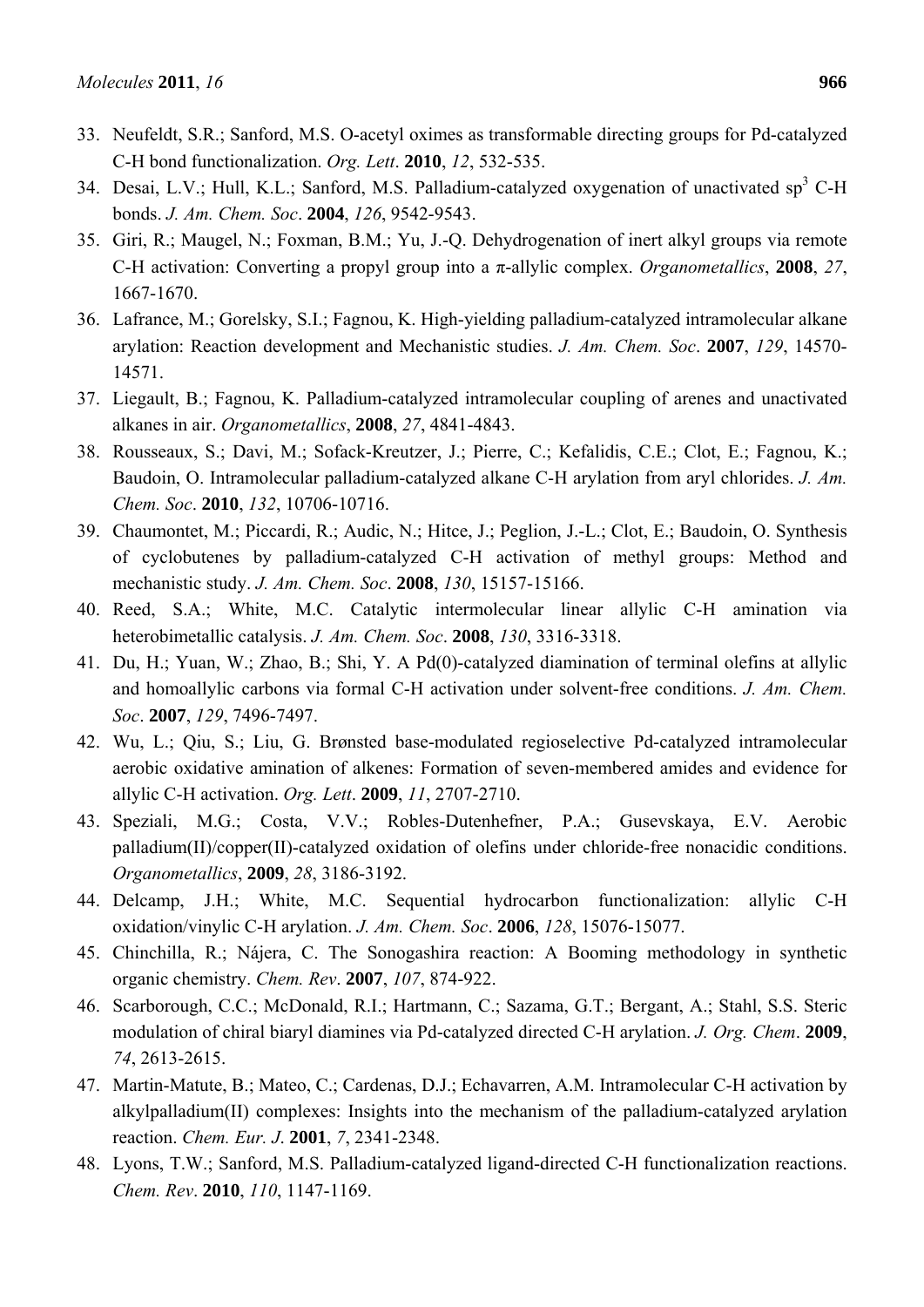- 49. Kalyani, D.; Deprez, N.R.; Desai, L.V.; Sanford, M.S. Oxidative C-H activation/C-C bond forming reactions: Synthetic scope and mechanistic insights. *J. Am. Chem. Soc*. **2005**, *127*, 7330-7331.
- 50. Hull, K.L.; Lanni, E.L.; Sanford, M.S. Highly regioselective catalytic oxidative coupling reactions: Synthetic and mechanistic investigations. *J. Am. Chem. Soc*. **2006**, *128*, 14047-14049.
- 51. Desai, L.V.; Malik, H.A.; Sanford, M.S. Oxone as an inexpensive, safe, and environmentally benign oxidant for C-H bond oxygenation. *Org. Lett*. **2006**, *8*, 1141-1144.
- 52. Arnold, P.L.; Sanford, M.S.; Pearson, S.M. Chelating N-heterocyclic carbene alkoxide as a supporting ligand for Pd<sup>II/IV</sup> C-H bond functionalization catalysis. *J. Am. Chem. Soc.* **2009**, 131, 13912-13913.
- 53. Hull, K.L.; Sanford, M.S. Catalytic and highly regioselective cross-coupling of aromatic C-H substrates. *J. Am. Chem. Soc*. **2007**, *129*, 11904-11905.
- 54. Hull, K.L.; Sanford, M.S. Mechanism of benzoquinone-promoted palladium-catalyzed oxidative cross-coupling reactions. *J. Am. Chem. Soc*. **2009**, *131*, 9651-9653.
- 55. Garcia-Rubia, A.; Urones, B.; Arrayas, R.G.; Carretero, J.C. Pd(II)-catalyzed C-H functionalisation of indoles and pyrroles assisted by the removable N-(2-pyridyl)sulfonyl group: C2-alkenylation and dehydrogenative homocoupling. *Chem. Eur. J*. **2010**, *16*, 9676-9685.
- 56. Deprez, N.R.; Kalyani, D.; Krause, A.; Sanford, M.S. Room temperature palladium-catalyzed 2 arylation of indoles. *J. Am. Chem. Soc*. **2006**, *128*, 4972-4973.
- 57. Ferreira, E.M.; Stoltz, B.M. Catalytic C-H bond functionalization with palladium(II): Aerobic oxidative annulations of indoles. *J. Am. Chem. Soc*. **2003**, *125*, 9578-9579.
- 58. Miyasaka, M.; Hirano, K.; Satoh, T.; Miura, M. Palladium-catalyzed direct oxidative alkenylation of azoles. *J. Org. Chem*. **2010**, *75*, 5421-5424.
- 59. Campeau, L.-C.; Schipper, D.J.; Fagnou, K. Site-selective  $sp^2$  and benzylic  $sp^3$  palladiumcatalyzed direct arylation. *J. Am. Chem. Soc*. **2008**, *130*, 3266-3267.
- 60. Hull, K.L.; Anani, W.Q.; Sanford, M.S. Palladium-catalyzed fluorination of carbon-hydrogen bonds. *J. Am. Chem. Soc*. **2006**, *128*, 7134-7135.
- 61. Thiery, E.; Aouf, C.; Belloy, J.; Harakat, D.; Le Bras, J.; Muzart, J. Palladium-catalyzed allylic acyloxylation of terminal alkenes in the presence of a base. *J. Org. Chem*. **2010**, *75*, 1771-1774.
- 62. Henderson, W.H.; Check, C.T.; Proust, N.; Stambuli, J.P. Allylic oxidations of terminal olefins using a palladium thioether catalyst. *Org. Lett*. **2010**, *12*, 824-827.
- 63. Lin, B.-L.; Labinger, J.A.; Bercaw, J.E. Mechanistic investigations of bipyrimidine-promoted palladium-catalyzed allylic acetoxylation of olefins. *Can. J. Chem*. **2008**, *87*, 264-271.
- 64. Chen, M.S.; Prabagaran, N.; Labenz, N.A.; White, M.C. Serial ligand catalysis: A highly slective allylic C-H oxidation. *J. Am. Chem. Soc*. **2005**, *127*, 6970.
- 65. Nahra, F.; Liron, F.; Prestat, G.; Mealli, C.; Messaoudi, A.; Poli, G. Striking AcOH acceleration in direct intramolecular allylic amination reactions. *Chem. Eur. J.* **2009**, *15*, 11078-11082.
- 66. Boutadla, Y.; Davies, D.L.; Macgregor, S.A.; Poblador-Bahamonde, A.I. Mechanisms of C-H bond activation: Rich synergy between computation and experiment. *Dalton Trans*. **2009**, 5820-5831.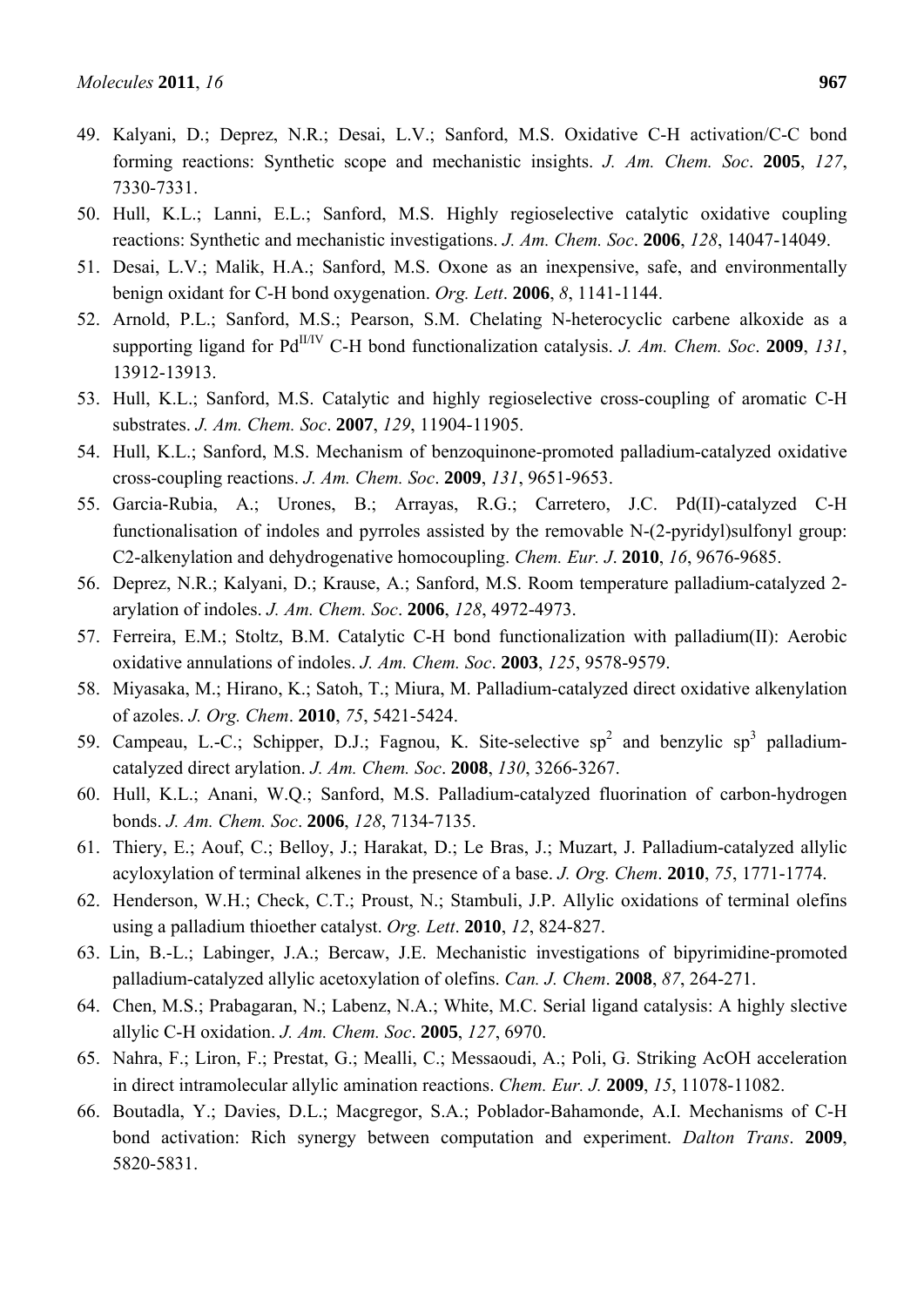- 67. Yin, G.; Wu, Y.; Liu, G. Scope and mechanism of allylic C-H amination of terminal alkenes by the palladium/PhI(OPiv)<sub>2</sub> catalyst system: Insights into the effect of naphtoquinone. *J. Am. Chem. Soc*. **2010**, *132*, 11978-11987.
- 68 Hartwig, J.F. Allylic substitution. In *Organotransition Metal Chemistry: From Bonding to Catalysis*, 1st ed.; Murdzek, J.; University science books: United States of America, 2010; pp. 967-1014.
- 69. Negishi, E.-i.; Chatterjee, S. Highly regioselective generation of thermodynamic enolates and their direct characterization by NMR. *Tetrahedron Lett.* **1983**, *24*, 1341-1344.
- 70. Tsuji, J.; Minami, I.; Shimizu, I. Palladium-catalyzed allylation of ketones and aldehydes with allylic carbonates via silyl enol ethers under neutral conditions. *Chem. Lett*. **1983**, *12*, 1325-1326.
- 71. Tsuda, T.; Chujo, Y.; Nishi, S.; Tawara, K.; Saegusa, T. Facile generation of a reactive palladium(II) enolate intermediate by the decarboxylation of palladium(II) beta-ketocarboxylate and its utilization in allylic acylation. *J. Am. Chem. Soc.* **1980**, *102*, 6381-6384.
- 72. Pilarski, L.T.; Selander, N.; Böse, D.; Szabo, K.J. Catalytic allylic C-H acetoxylation and benzoyloxylation via suggested  $(\eta^3$ -allyl)palladium(IV) intermediates. Org. Lett. 2009, 11, 5518-5521.
- 73. Liu, G.; Yin, G.; Wu, L. Palladium-catalyzed intermolecular aerobic oxidative amination of terminal alkenes: Efficient synthesis of linear allylamine derivatives. *Angew. Chem. Int. Ed*. **2008**, *47*, 4733-4736.
- 74. Campbell, A.N.; White, P.B.; Guzei, I.A.; Stahl, S.S. Allylic C-H acetoxylation with a 4,5-diazafluorenone-Ligated palladium catalyst: A ligand-based strategy to achieve aerobic catalytic turnover. *J. Am. Chem. Soc*. **2010**, *132*, 15116-15119.
- 75. Covell, D.J.; White, M.C. A chiral lewis acid strategy for enantioselective allylic C-H oxidation. *Angew. Chem. Int. Ed*. **2008**, *47*, 6448-6451.
- 76. Stahl, S.S. Palladium oxidase catalysis: Selective oxidation of organic chemicals by direct dioxygen-coupled turnover. *Angew. Chem. Int. Ed*. **2004**, *43*, 3400-3420.
- 77. Xu, Y.-H.; Lu, J.; Loh, T.-P. Direct cross-coupling reaction of simple alkenes with acrylates catalyzed by palladium catalyst. *J. Am. Chem. Soc*. **2009**, *131*, 1372-1373.
- 78. Hansson, S.; Heumann, A.; Rein, T.; Åkermark, B. Preparation of allylic acetates from simple alkenes by palladium(II)-catalyzed acetoxylation. *J. Org. Chem*. **1990**, *55*, 975-984.
- 79. Shimizu, Y.; Obora, Y.; Ishii, Y. Intermolecular Aerobic oxidative allylic amination of simple alkenes with diarylamines catalyzed by the Pd(OCOCF3)2/NPMoV/O2 system. *Org. Lett*. **2010**, *12*, 1372-1374.
- 80. Bäckvall, J.-E. Hopkins, R.B.; Grennberg, H.; Mader, M.M.; Awasthi, A.K. Multistep electron transfer in palladium-catalyzed aerobic oxidations via a metal macrocycle-quinone system. *J. Am. Chem. Soc*. **1990**, *112*, 5160-5166.
- 81. Shi, Z.; Zhang, C.; Li, S.; Pan, D.; Ding, S.; Cui, Y.; Jiao, N. Indoles from simple anilines and alkynes: Palladium-catalyzed C-H activation using dioxygen as the oxidant. *Angew. Chem. Int. Ed*. **2009**, *48*, 4572-4576.
- 82. Ding, S.; Shi, Z.; Jiao, N. Pd(II)-catalyzed synthesis of carbolines by iminoannulation of internal alkynes via direct C-H bond cleavage using dioxygen as oxidant. *Org. Lett*. **2010**, *12*, 1540-1543.